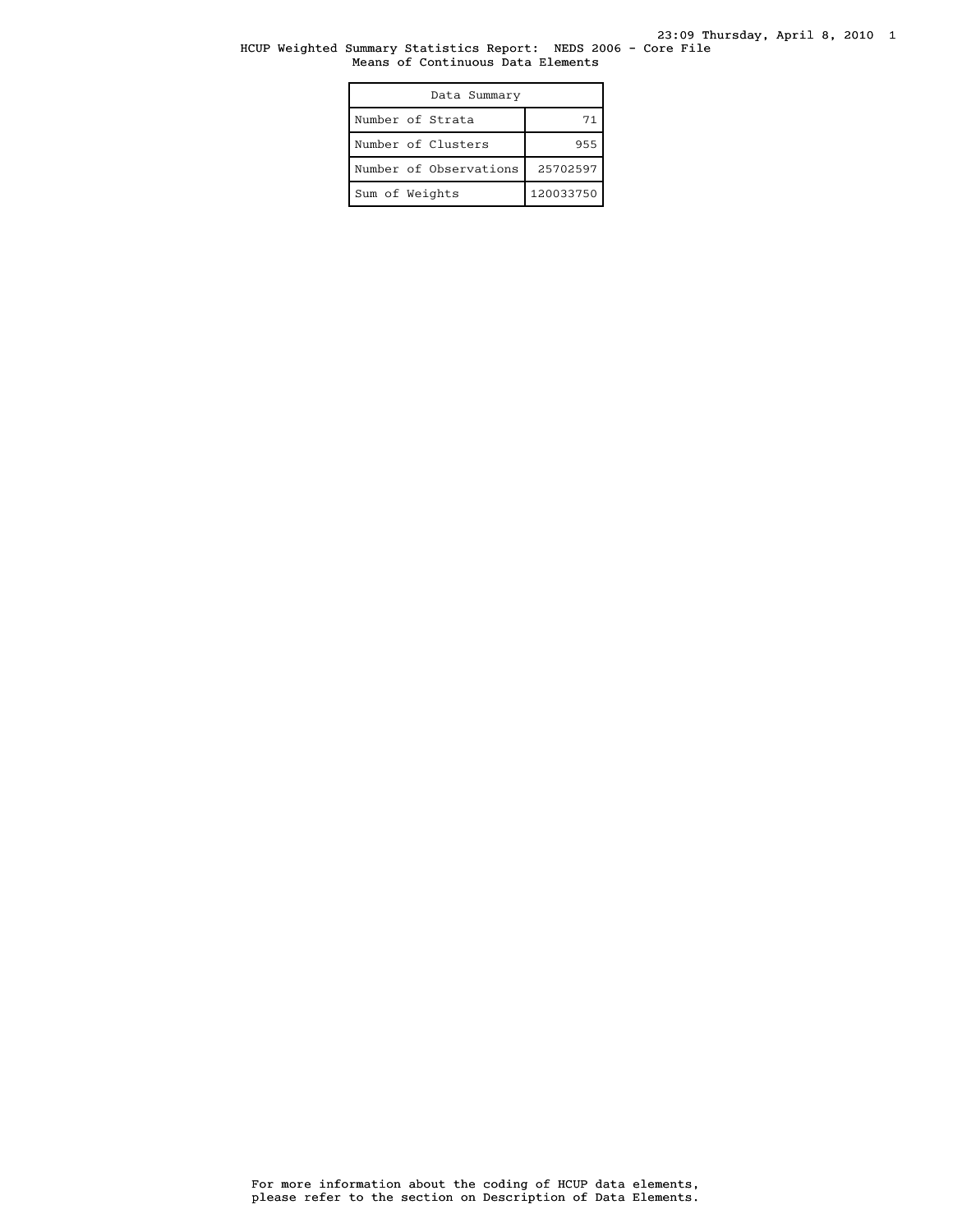|               | Statistics                                                       |          |          |              |            |           |                         |
|---------------|------------------------------------------------------------------|----------|----------|--------------|------------|-----------|-------------------------|
| Variable      | Label                                                            | N        | N Miss   | Minimum      | Maximum    | Mean      | Std<br>Error of<br>Mean |
| AGE           | Age in years at admission                                        | 25701561 | 1036     | $\Omega$     | 124,000000 | 37.898611 | 0.324397                |
| <b>AMONTH</b> | Admission month                                                  | 20856215 | 4846382  | 1,000000     | 12.000000  | 6.498914  | 0.006212                |
| AWEEKEND      | Admission day is a weekend                                       | 25702566 | 31       | $\Omega$     | 1,000000   | 0.294667  | 0.000611                |
| CHRON1        | Chronic condition indicator 1                                    | 25678460 | 24137    | $\Omega$     | 1,000000   | 0.159223  | 0.001270                |
| CHRON2        | Chronic condition indicator 2                                    | 16147427 | 9555170  | $\Omega$     | 1,000000   | 0.366771  | 0.003701                |
| CHRON3        | Chronic condition indicator 3                                    | 10077707 | 15624890 | $\Omega$     | 1,000000   | 0.501384  | 0.004327                |
| CHRON4        | Chronic condition indicator 4                                    | 6856511  | 18846086 | $\mathbf{0}$ | 1,000000   | 0.564215  | 0.003824                |
| CHRON5        | Chronic condition indicator 5                                    | 5022261  | 20680336 | $\Omega$     | 1,000000   | 0.585557  | 0.003133                |
| CHRON6        | Chronic condition indicator 6                                    | 3859017  | 21843580 | $\Omega$     | 1,000000   | 0.589022  | 0.002706                |
| CHRON7        | Chronic condition indicator 7                                    | 3045016  | 22657581 | $\mathbf{O}$ | 1,000000   | 0.587375  | 0.002474                |
| CHRON8        | Chronic condition indicator 8                                    | 2462856  | 23239741 | $\Omega$     | 1,000000   | 0.578571  | 0.002386                |
| CHRON9        | Chronic condition indicator 9                                    | 1957945  | 23744652 | $\Omega$     | 1.000000   | 0.569547  | 0.002390                |
| CHRON10       | Chronic condition indicator 10                                   | 1108356  | 24594241 | $\mathbf{O}$ | 1,000000   | 0.560896  | 0.002451                |
| CHRON11       | Chronic condition indicator 11                                   | 835671   | 24866926 | $\mathbf{0}$ | 1,000000   | 0.552556  | 0.002856                |
| CHRON12       | Chronic condition indicator 12                                   | 689117   | 25013480 | $\Omega$     | 1,000000   | 0.538899  | 0.003078                |
| CHRON13       | Chronic condition indicator 13                                   | 564419   | 25138178 | $\mathbf{O}$ | 1.000000   | 0.526866  | 0.003280                |
| CHRON14       | Chronic condition indicator 14                                   | 456619   | 25245978 | $\mathbf{0}$ | 1,000000   | 0.513650  | 0.003820                |
| CHRON15       | Chronic condition indicator 15                                   | 349682   | 25352915 | $\Omega$     | 1,000000   | 0.501715  | 0.004394                |
| DIED VISIT    | Died in the ED (1), Died in the<br>hospital (2), did not die (0) | 24670679 | 1031918  | $\Omega$     | 2.000000   | 0.011398  | 0.000225                |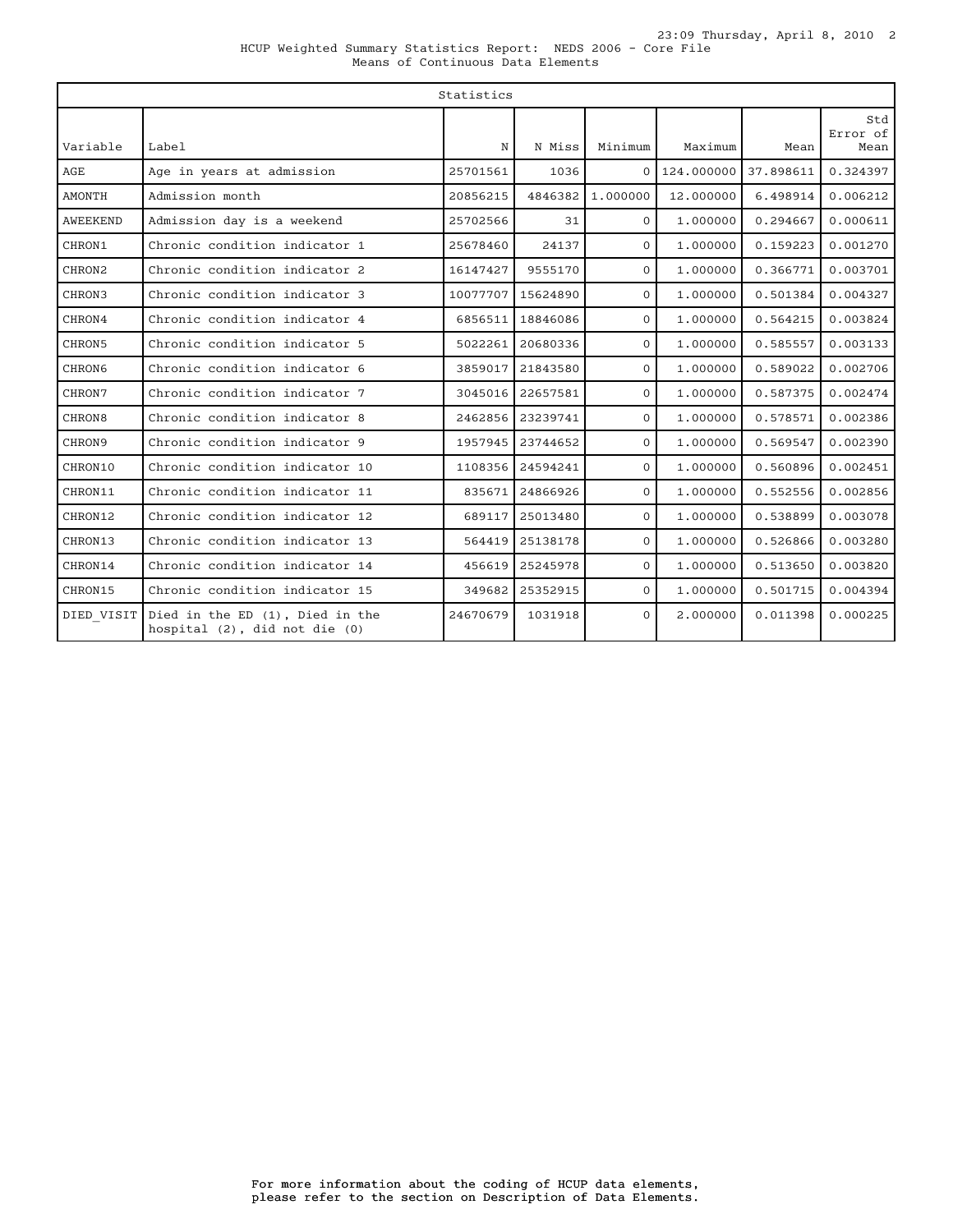#### HCUP Weighted Summary Statistics Report: NEDS 2006 - Core File Means of Continuous Data Elements

| Statistics         |                 |            |  |
|--------------------|-----------------|------------|--|
| Variable           | 95% CL for Mean |            |  |
| AGE.               | 37.2619318      | 38.5352896 |  |
| <b>AMONTH</b>      | 6.4867189       | 6.5111089  |  |
| AWEEKEND           | 0.2934683       | 0.2958655  |  |
| CHRON1             | 0.1567304       | 0.1617150  |  |
| CHRON <sub>2</sub> | 0.3595065       | 0.3740349  |  |
| CHRON3             | 0.4928919       | 0.5098760  |  |
| CHRON4             | 0.5567092       | 0.5717205  |  |
| CHRON5             | 0.5794067       | 0.5917064  |  |
| CHRON6             | 0.5837104       | 0.5943335  |  |
| CHRON7             | 0.5825191       | 0.5922304  |  |
| CHRON8             | 0.5738885       | 0.5832541  |  |
| CHRON9             | 0.5648558       | 0.5742385  |  |
| CHRON10            | 0.5560807       | 0.5657122  |  |
| CHRON11            | 0.5469402       | 0.5581718  |  |
| CHRON12            | 0.5328469       | 0.5449511  |  |
| CHRON13            | 0.5204158       | 0.5333157  |  |
| CHRON14            | 0.5061395       | 0.5211611  |  |
| CHRON15            | 0.4930746       | 0.5103553  |  |
| DIED VISIT         | 0.0109564       | 0.0118402  |  |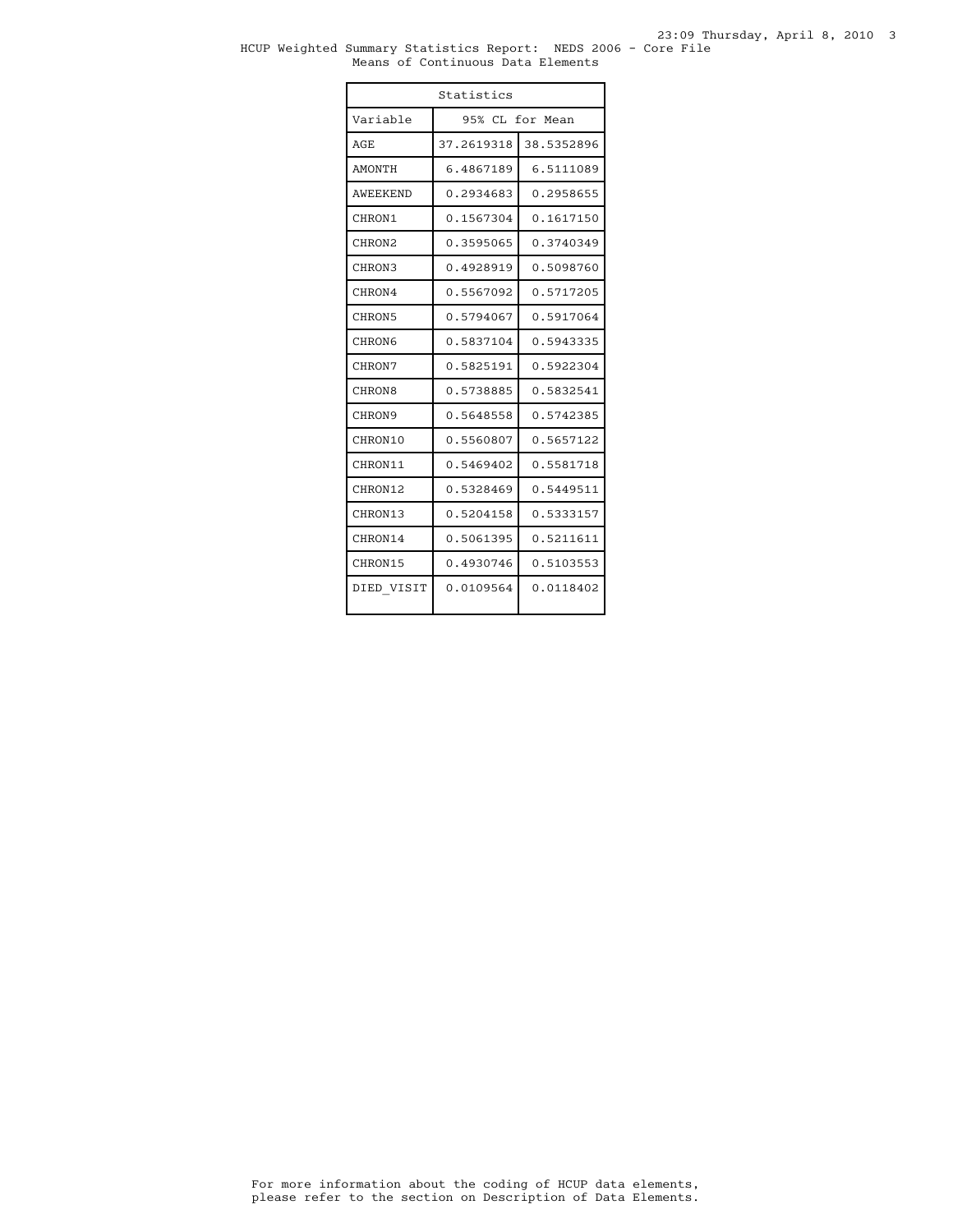#### HCUP Weighted Summary Statistics Report: NEDS 2006 - Core File 23:09 Thursday, April 8, 2010 4 Frequency Distribution for AGE

|     |           | Percent<br>οf |
|-----|-----------|---------------|
| AGE | Frequency | Total         |
|     | 844       | 0.00          |
| Ċ   | 4399      | 0.00          |
| 0   | 3595104   | 3.00          |
| 1   | 3023802   | 2.52          |
| 2   | 2127033   | 1.77          |
| 3   | 1649300   | 1.37          |
| 4   | 1382875   | 1.15          |
| 5   | 1272508   | 1.06          |
| 6   | 1131967   | 0.94          |
| 7   | 1001105   | 0.83          |
| 8   | 939183    | 0.78          |
| 9   | 907546    | 0.76          |
| 10  | 905883    | 0.75          |
| 11  | 927407    | 0.77          |
| 12  | 965851    | 0.80          |
| 13  | 1039108   | 0.87          |
| 14  | 1155249   | 0.96          |
| 15  | 1300050   | 1.08          |
| 16  | 1468202   | 1.22          |
| 17  | 1629792   | 1.36          |
| 18  | 1970030   | 1.64          |
| 19  | 2028897   | 1.69          |
| 20  | 2099912   | 1.75          |
| 21  | 2129264   | 1.77          |
| 22  | 2070046   | 1.72          |
| 23  | 2090163   | 1.74          |
| 24  | 2070742   | 1.73          |
| 25  | 2050941   | 1.71          |
| 26  | 2003448   | 1.67          |
| 27  | 1901778   | 1.58          |
| 28  | 1810489   | 1.51          |
| 29  | 1734010   | 1.44          |
| 30  | 1636621   | 1.36          |
| 31  | 1621225   | 1.35          |
| 32  | 1572986   | 1.31          |
| 33  | 1574462   | 1.31          |
| 34  | 1619866   | 1.35          |
| 35  | 1716415   | 1.43          |
| 36  | 1660789   | 1.38          |
| 37  | 1605088   | 1.34          |
| 38  | 1564990   | 1.30          |

please refer to the section on Description of Data Elements. For more information about the coding of HCUP data elements,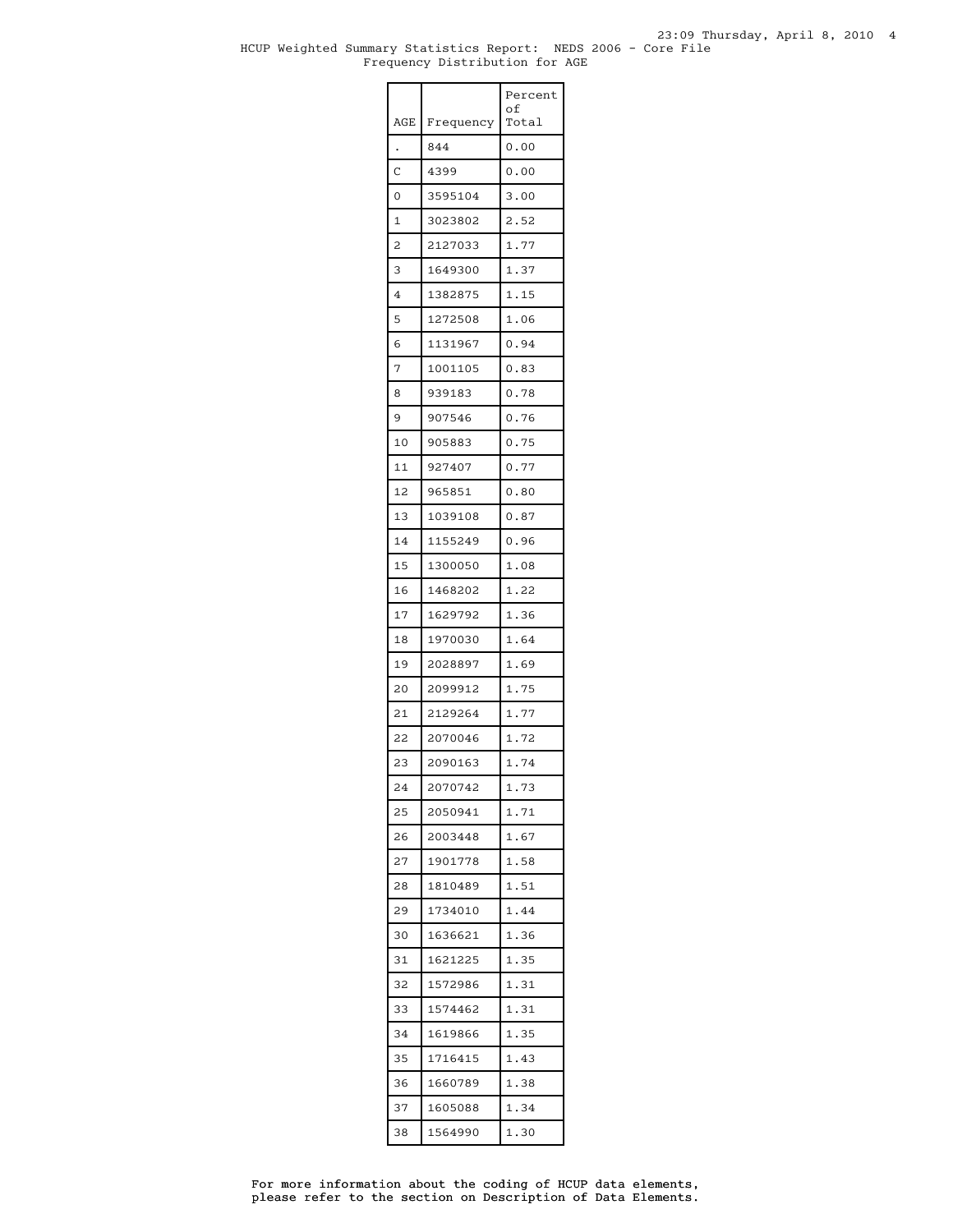#### HCUP Weighted Summary Statistics Report: NEDS 2006 - Core File 23:09 Thursday, April 8, 2010 5 Frequency Distribution for AGE

|     |           | Percent<br>οf |
|-----|-----------|---------------|
| AGE | Frequency | Total         |
| 39  | 1582330   | 1.32          |
| 40  | 1624453   | 1.35          |
| 41  | 1689306   | 1.41          |
| 42  | 1720882   | 1.43          |
| 43  | 1704700   | 1.42          |
| 44  | 1693210   | 1.41          |
| 45  | 1687698   | 1.41          |
| 46  | 1651132   | 1.38          |
| 47  | 1607008   | 1.34          |
| 48  | 1573154   | 1.31          |
| 49  | 1546442   | 1.29          |
| 50  | 1473722   | 1.23          |
| 51  | 1411927   | 1.18          |
| 52  | 1357426   | 1.13          |
| 53  | 1283797   | 1.07          |
| 54  | 1225128   | 1.02          |
| 55  | 1163303   | 0.97          |
| 56  | 1125755   | 0.94          |
| 57  | 1104483   | 0.92          |
| 58  | 1099073   | 0.92          |
| 59  | 1114776   | 0.93          |
| 60  | 906549    | 0.76          |
| 61  | 886043    | 0.74          |
| 62  | 889398    | 0.74          |
| 63  | 913605    | 0.76          |
| 64  | 832595    | 0.69          |
| 65  | 829311    | 0.69          |
| 66  | 798093    | 0.66          |
| 67  | 789288    | 0.66          |
| 68  | 779289    | 0.65          |
| 69  | 765824    | 0.64          |
| 70  | 767438    | 0.64          |
| 71  | 770908    | 0.64          |
| 72  | 751713    | 0.63          |
| 73  | 762168    | 0.63          |
| 74  | 779247    | 0.65          |
| 75  | 791613    | 0.66          |
| 76  | 815443    | 0.68          |
| 77  | 813091    | 0.68          |
| 78  | 825842    | 0.69          |
| 79  | 826491    | 0.69          |
|     |           |               |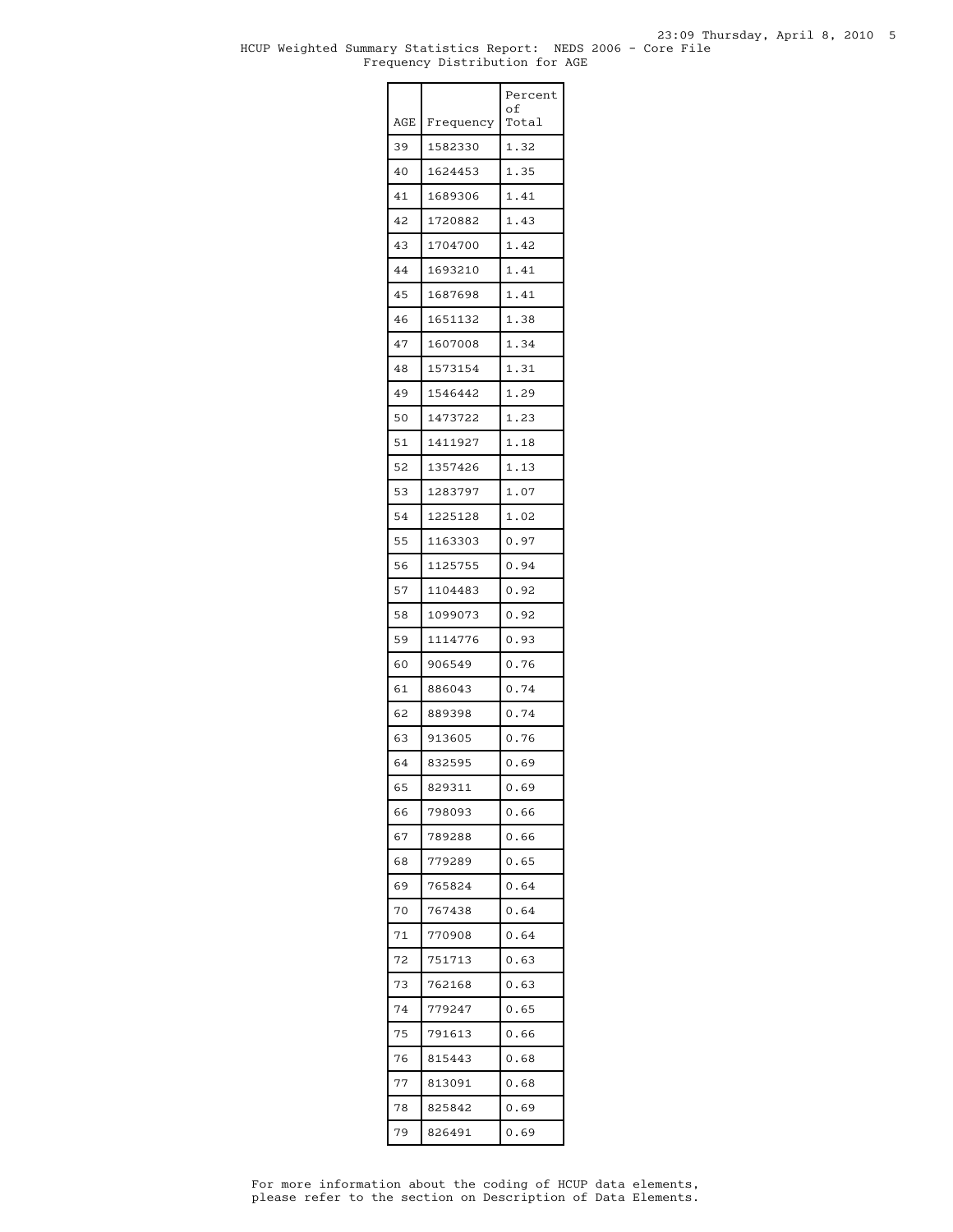#### HCUP Weighted Summary Statistics Report: NEDS 2006 - Core File 23:09 Thursday, April 8, 2010 6 Frequency Distribution for AGE

|     |            | Percent<br>of |
|-----|------------|---------------|
| AGE | Frequency  | Total         |
| 80  | 809409     | 0.67          |
| 81  | 814382     | 0.68          |
| 82  | 795867     | 0.66          |
| 83  | 760822     | 0.63          |
| 84  | 736126     | 0.61          |
| 85  | 687976     | 0.57          |
| 86  | 623942     | 0.52          |
| 87  | 534780     | 0.45          |
| 88  | 492799     | 0.41          |
| 89  | 419226     | 0.35          |
| 90  | 360853     | 0.30          |
| 91  | 309958     | 0.26          |
| 92  | 254960     | 0.21          |
| 93  | 203649     | 0.17          |
| 94  | 157062     | 0.13          |
| 95  | 116238     | 0.10          |
| 96  | 84651      | 0.07          |
| 97  | 60886      | 0.05          |
| 98  | 41365      | 0.03          |
| 99  | 27053      | 0.02          |
| 100 | 17484      | 0.01          |
| 101 | 10098      | 0.01          |
| 102 | 6689       | 0.01          |
| 103 | 3842       | 0.00          |
| 104 | 2433       | 0.00          |
| 105 | 2884       | 0.00          |
| 106 | 3890       | 0.00          |
| 107 | 370        | 0.00          |
| 108 | 121        | 0.00          |
| 109 | 86         | 0.00          |
| 110 | 117        | 0.00          |
| 111 | 18         | 0.00          |
| 112 | 19         | 0.00          |
| 114 | 10         | 0.00          |
| 115 | $\leq -10$ | $*$ .**       |
| 116 | 348        | 0.00          |
| 117 | 51         | 0.00          |
| 118 | 92         | 0.00          |
| 119 | 24         | 0.00          |
| 120 | 126        | 0.00          |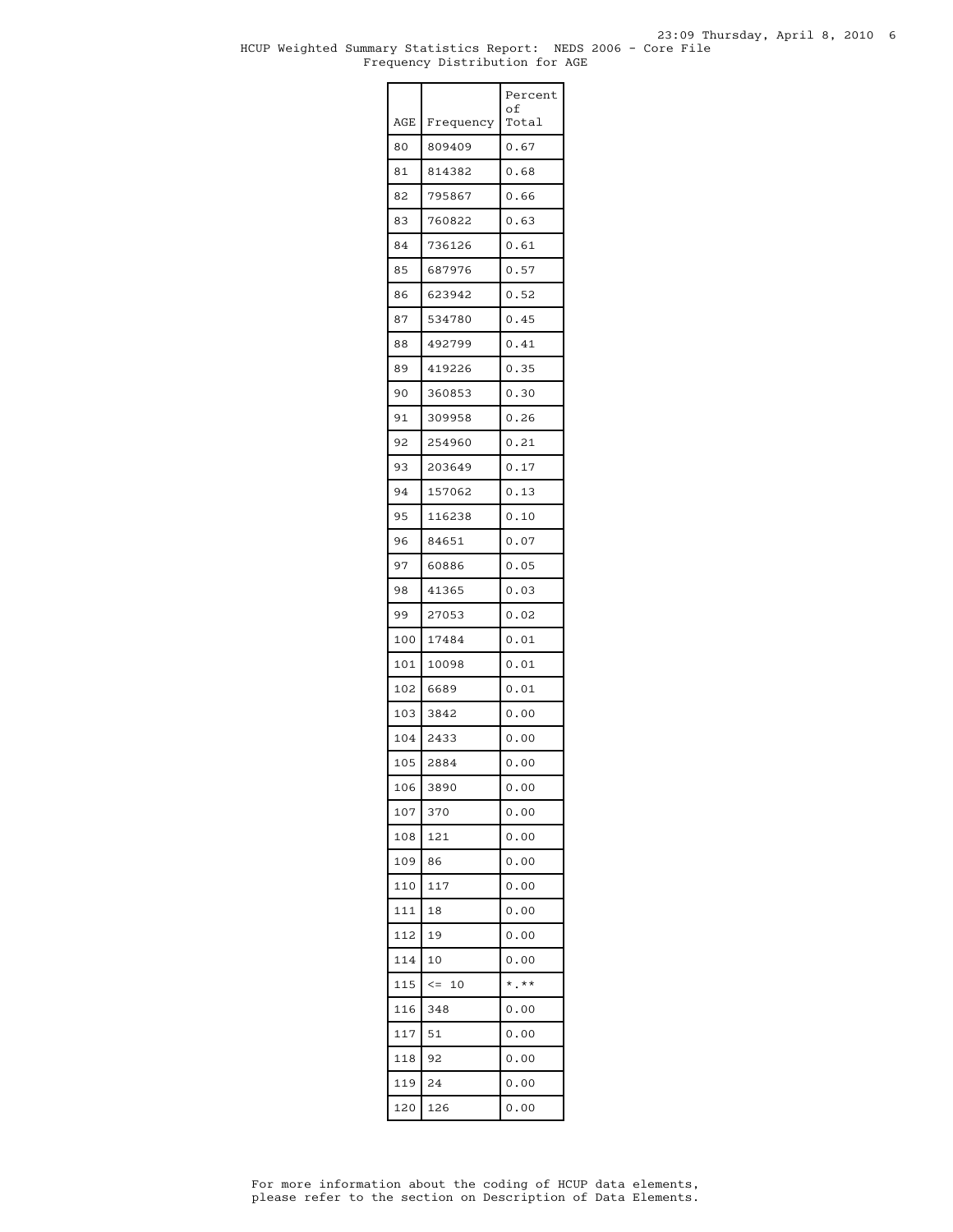#### HCUP Weighted Summary Statistics Report: NEDS 2006 - Core File Frequency Distribution for AGE

| AGE <sub>I</sub> | Frequency | Percent<br>οf<br>Total |
|------------------|-----------|------------------------|
| 122              | $\leq$ 10 | $*$ $*$                |
| 124              | .11       | 0.00                   |

please refer to the section on Description of Data Elements. For more information about the coding of HCUP data elements,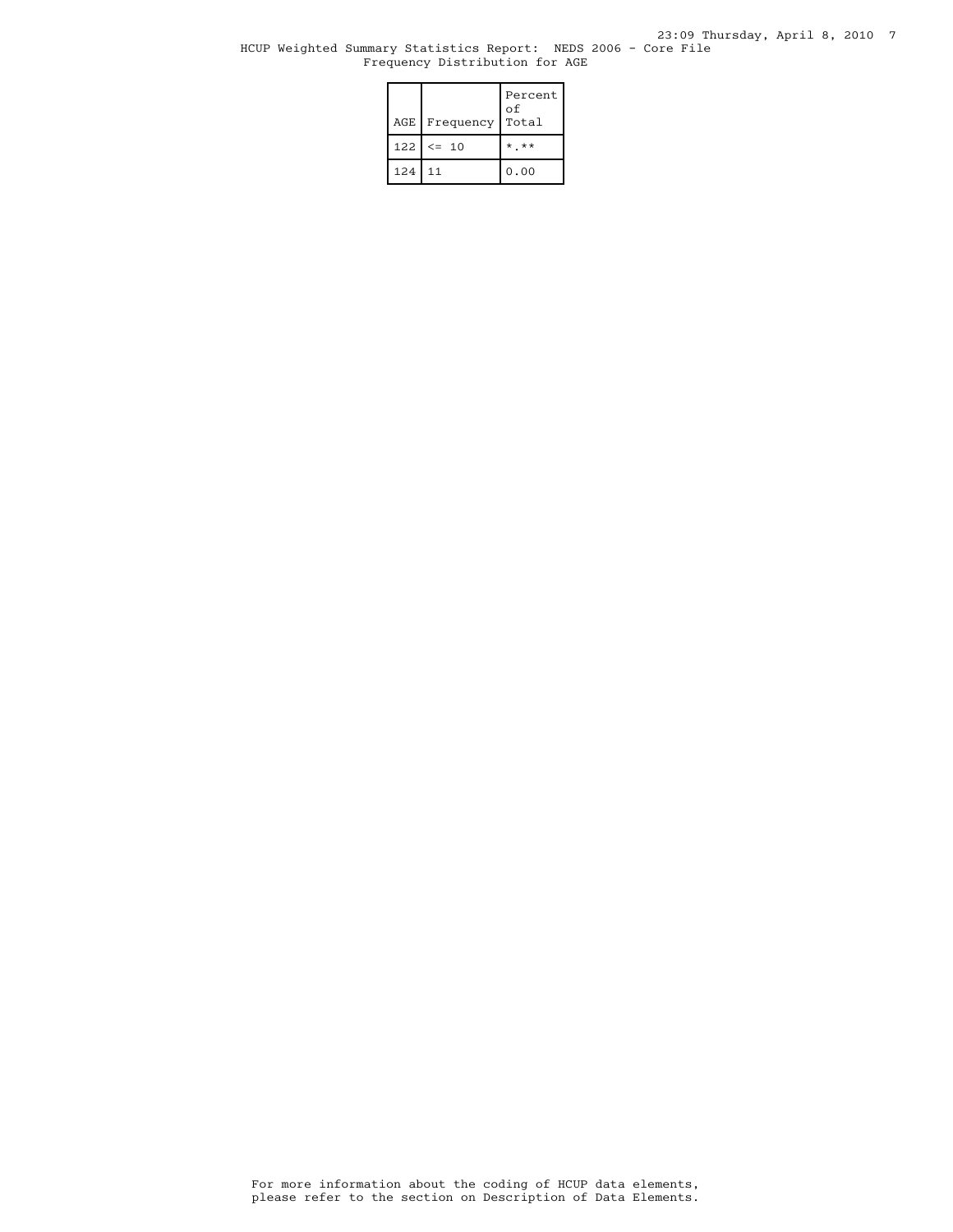#### HCUP Weighted Summary Statistics Report: NEDS 2006 - Core File Frequency Distribution for AMONTH

| <b>AMONTH</b>        | Frequency | Percent<br>οf<br>Total |
|----------------------|-----------|------------------------|
| Missing<br>$\cdot$ : | 20190350  | 16.82                  |
| 1: January           | 8365445   | 6.97                   |
| 2: February          | 7767412   | 6.47                   |
| 3: March             | 8625893   | 7.19                   |
| 4: April             | 8305951   | 6.92                   |
| 5:<br>May            | 8624884   | 7.19                   |
| $6:$ June            | 8149712   | 6.79                   |
| 7: July              | 8675028   | 7.23                   |
| 8 :<br>August        | 8443896   | 7.03                   |
| 9: September         | 8202181   | 6.83                   |
| 10:<br>October       | 8237669   | 6.86                   |
| 11: November         | 7967413   | 6.64                   |
| 12: December         | 8477916   | 7.06                   |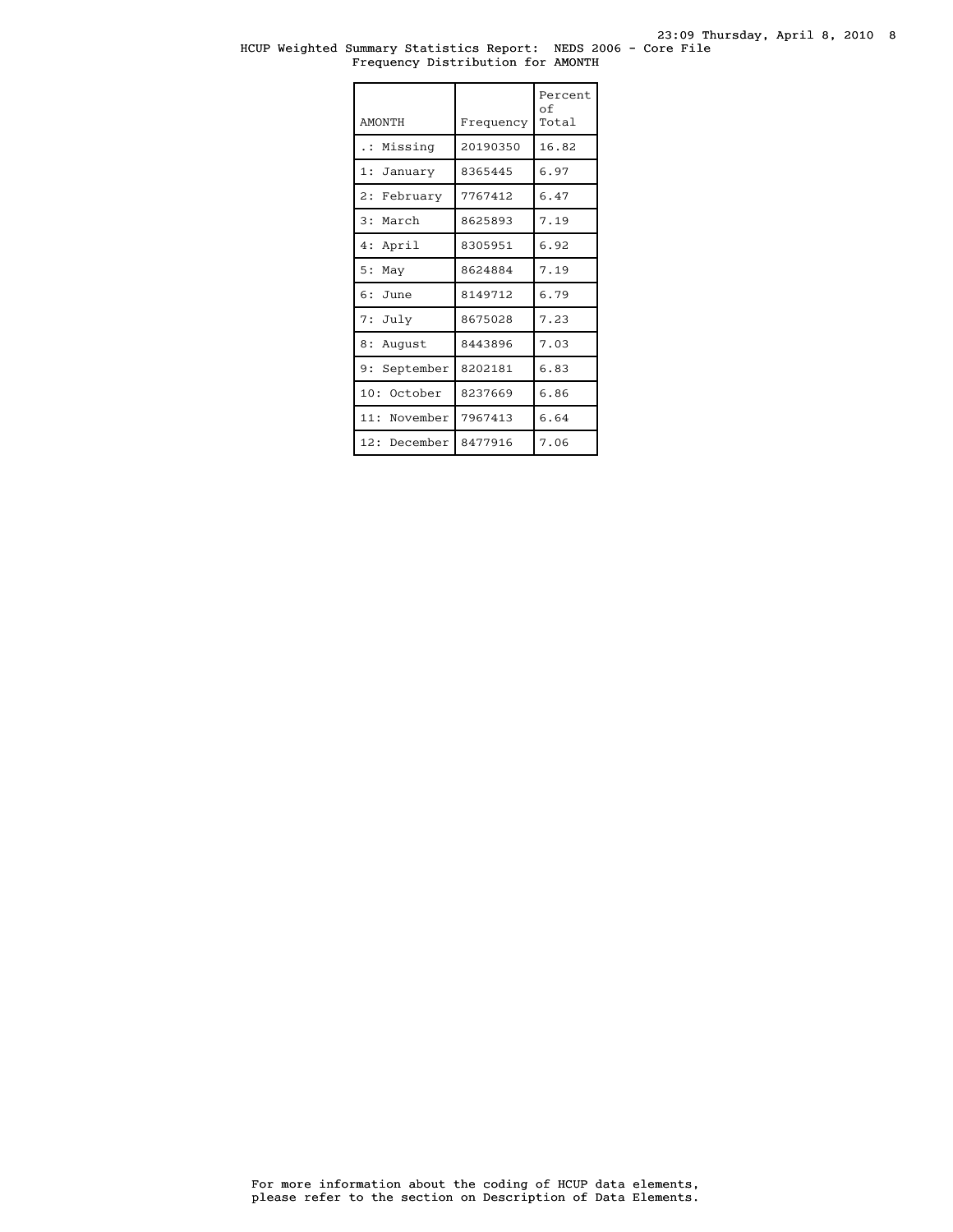#### HCUP Weighted Summary Statistics Report: NEDS 2006 - Core File Frequency Distribution for AWEEKEND

| AWEEKEND           | Frequency | Percent<br>оf<br>Total |
|--------------------|-----------|------------------------|
| .: Missing         | 141       | 0.00                   |
| 0: Monday-Friday   | 84663676  | 70.53                  |
| 1: Saturday-Sunday | 35369933  | 29.47                  |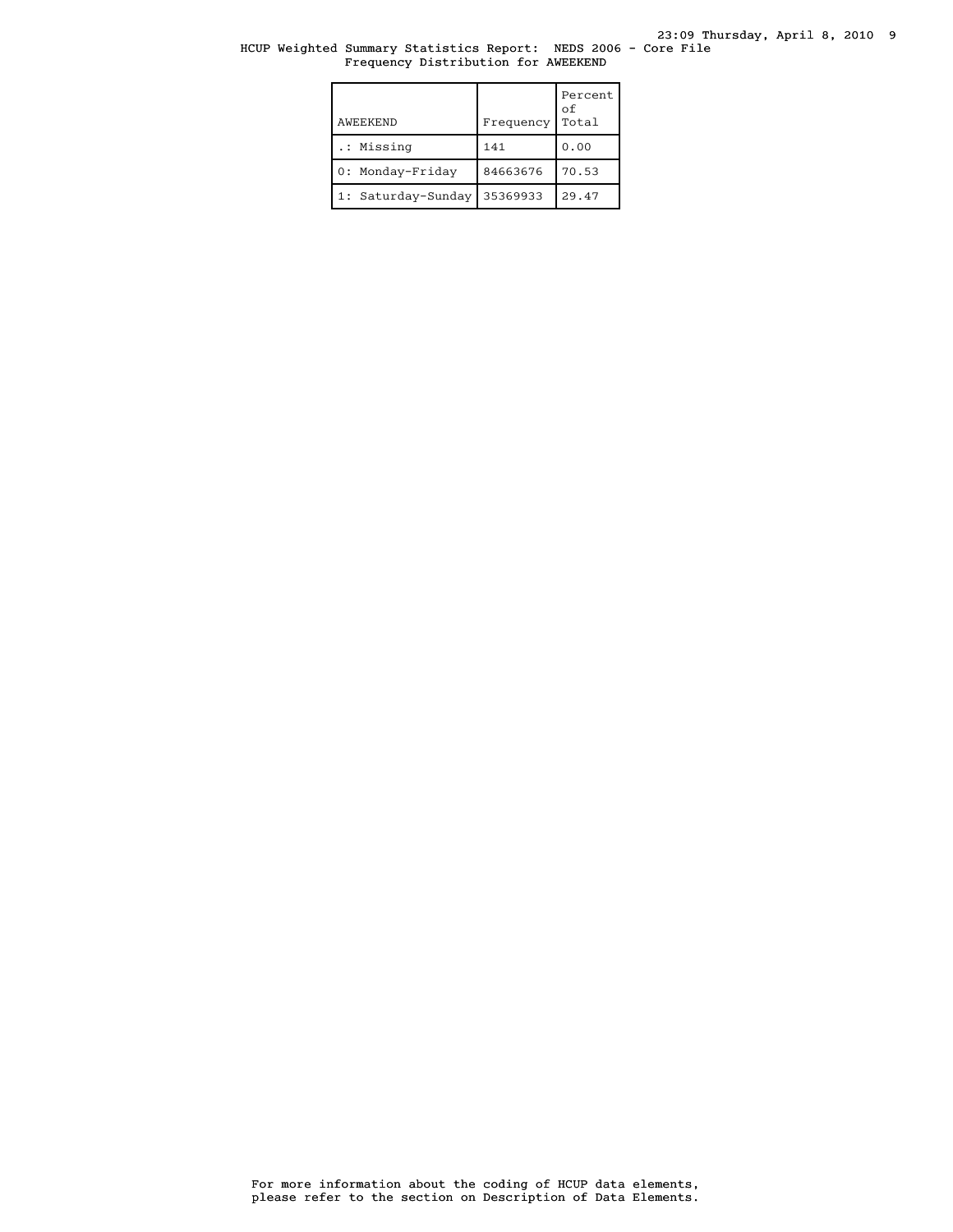#### HCUP Weighted Summary Statistics Report: NEDS 2006 - Core File Frequency Distribution for CHRON1

| CHRON1                   | Frequency | Percent<br>οf<br>Total |
|--------------------------|-----------|------------------------|
| .: Missing               | 43981     | 0.04                   |
| .A: Invalid code         | 68489     | 0.06                   |
| .C: Inconsistent code    | 1268      | 0.00                   |
| 0: Non-chronic condition | 100826023 | 84.00                  |
| 1: Chronic condition     | 19093990  | 15.91                  |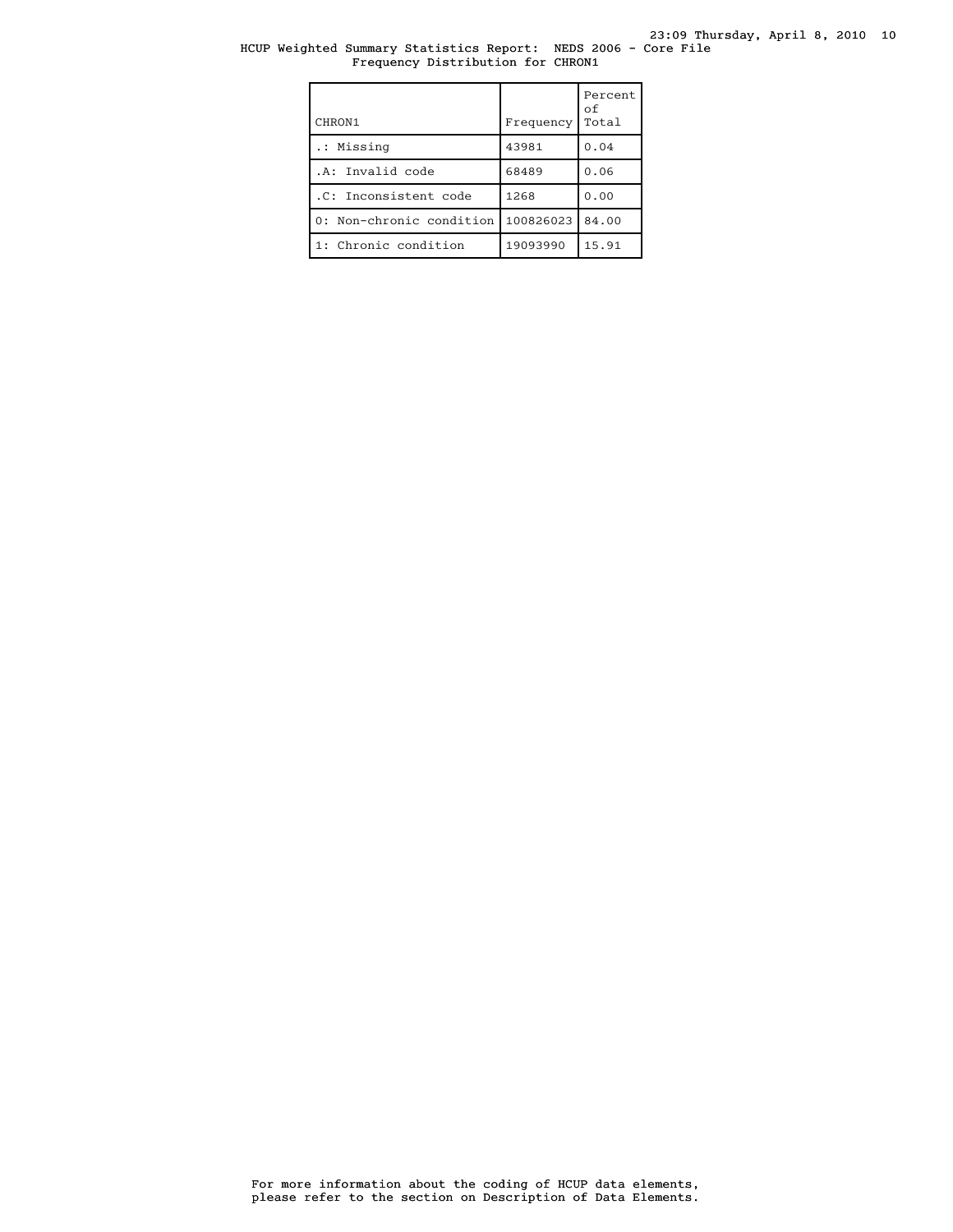#### HCUP Weighted Summary Statistics Report: NEDS 2006 - Core File Frequency Distribution for DIED\_VISIT

| DIED VISIT              | Frequency | Percent<br>оf<br>Total |
|-------------------------|-----------|------------------------|
| .: Missing              | 4951803   | 4.13                   |
| 0: Did not die          | 114335694 | 95.25                  |
| 1: Died in the ED       | 180769    | 0.15                   |
| 2: Died in the hospital | 565484    | 0.47                   |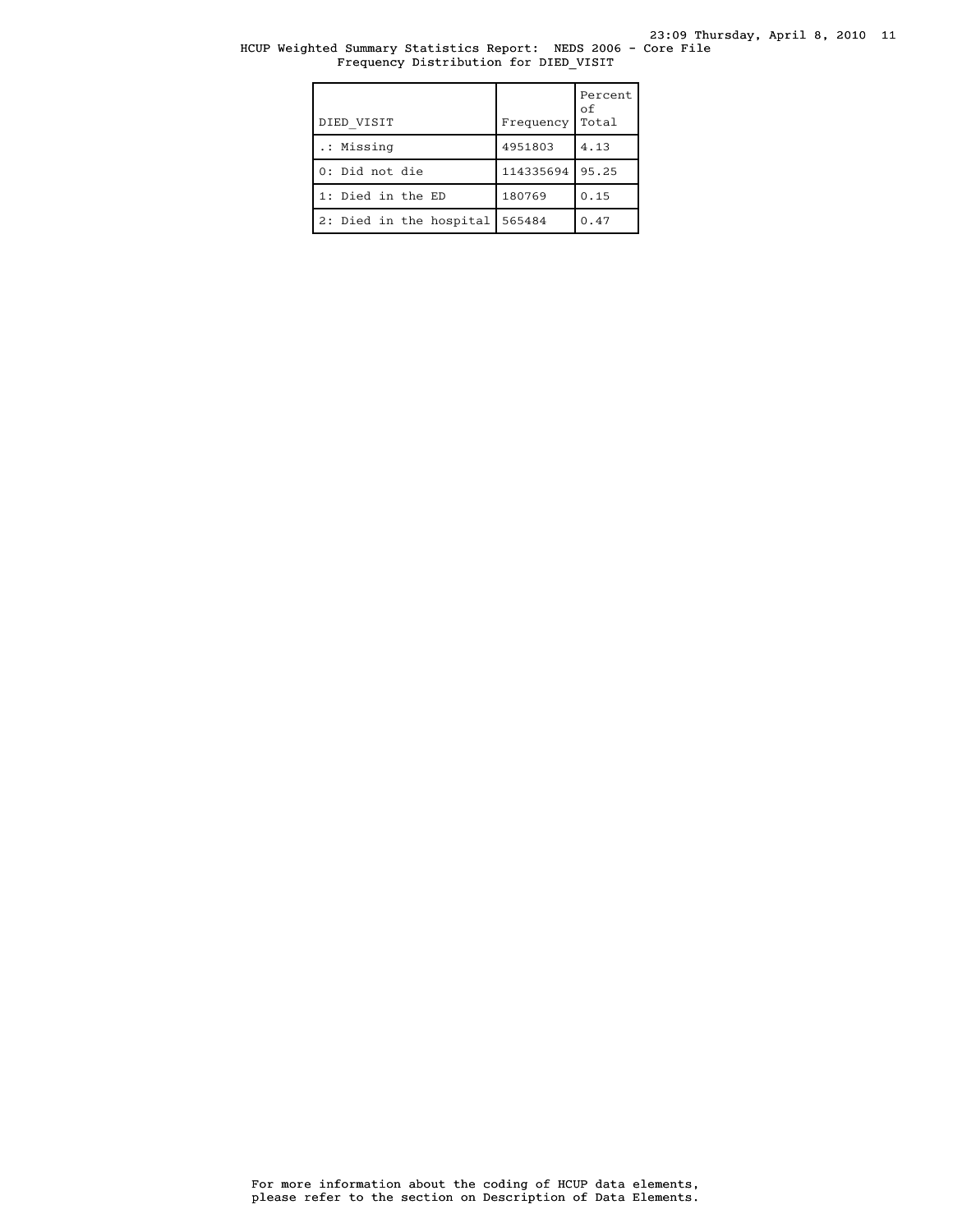#### HCUP Weighted Summary Statistics Report: NEDS 2006 - Core File Frequency Distribution for DISCWT

| <b>DISCWT</b> | Frequency                      | Percent<br>оf<br>Total |
|---------------|--------------------------------|------------------------|
|               | Non-blank   120033750   100.00 |                        |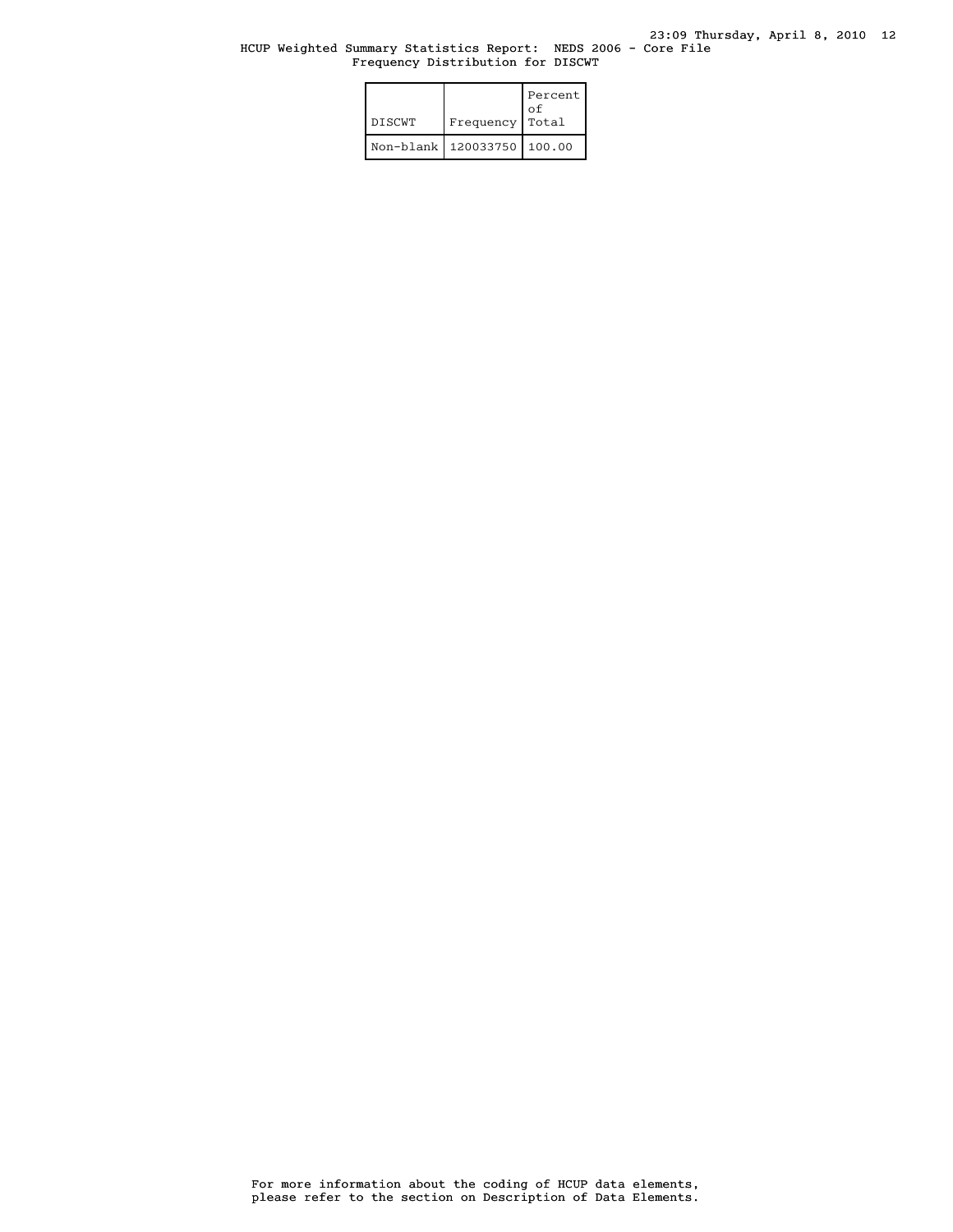#### HCUP Weighted Summary Statistics Report: NEDS 2006 - Core File 23:09 Thursday, April 8, 2010 13 Frequency Distribution for DISP\_ED

| DISP ED                                                | Frequency | Percent<br>of<br>Total |
|--------------------------------------------------------|-----------|------------------------|
| 1: Routine                                             | 91875084  | 76.54                  |
| 2: Transfer: short-term hospital                       | 1185856   | 0.99                   |
| 5: Transfer: other type of facility                    | 1681457   | 1.40                   |
| 6: Home health care                                    | 53123     | 0.04                   |
| 7: Against medical advice                              | 1579746   | 1.32                   |
| 9: Admitted as an inpatient to this hospital           | 18543227  | 15.45                  |
| $20:$ Died in $ED$                                     | 180769    | 0.15                   |
| 98: Not admitted to this hospital, destination unknown | 4933411   | 4.11                   |
| 99: Discharged alive, destination unknown              | 1077      | 0.00                   |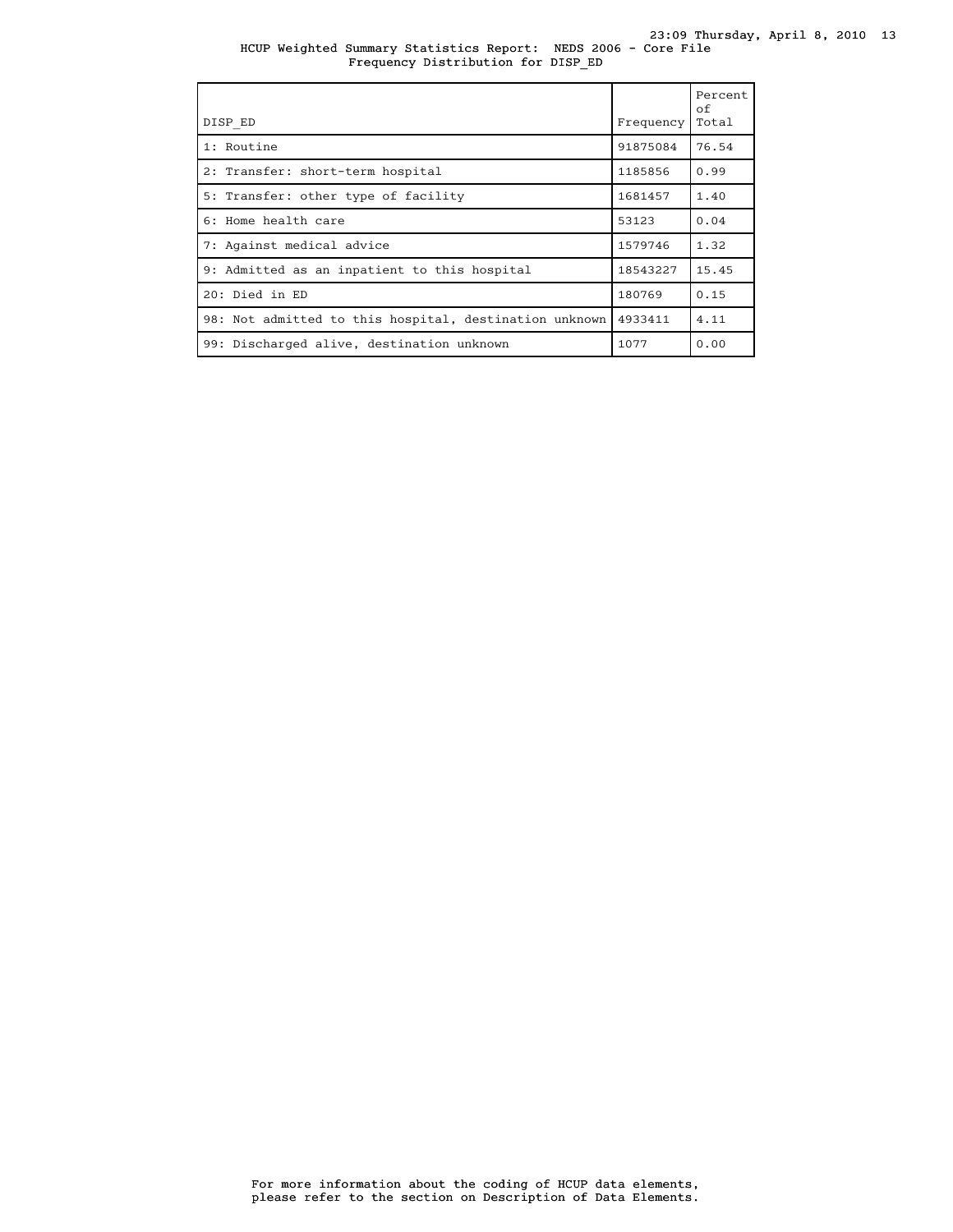23:09 Thursday, April 8, 2010 14

#### HCUP Weighted Summary Statistics Report: NEDS 2006 - Core File Frequency Distribution for DQTR

| DOTR              | Frequency | Percent<br>оf<br>Total |
|-------------------|-----------|------------------------|
| 1: First quarter  | 29898036  | 24.91                  |
| 2: Second quarter | 30092512  | 25.07                  |
| 3: Third quarter  | 30281760  | 25.23                  |
| 4: Fourth quarter | 29761442  | 24.79                  |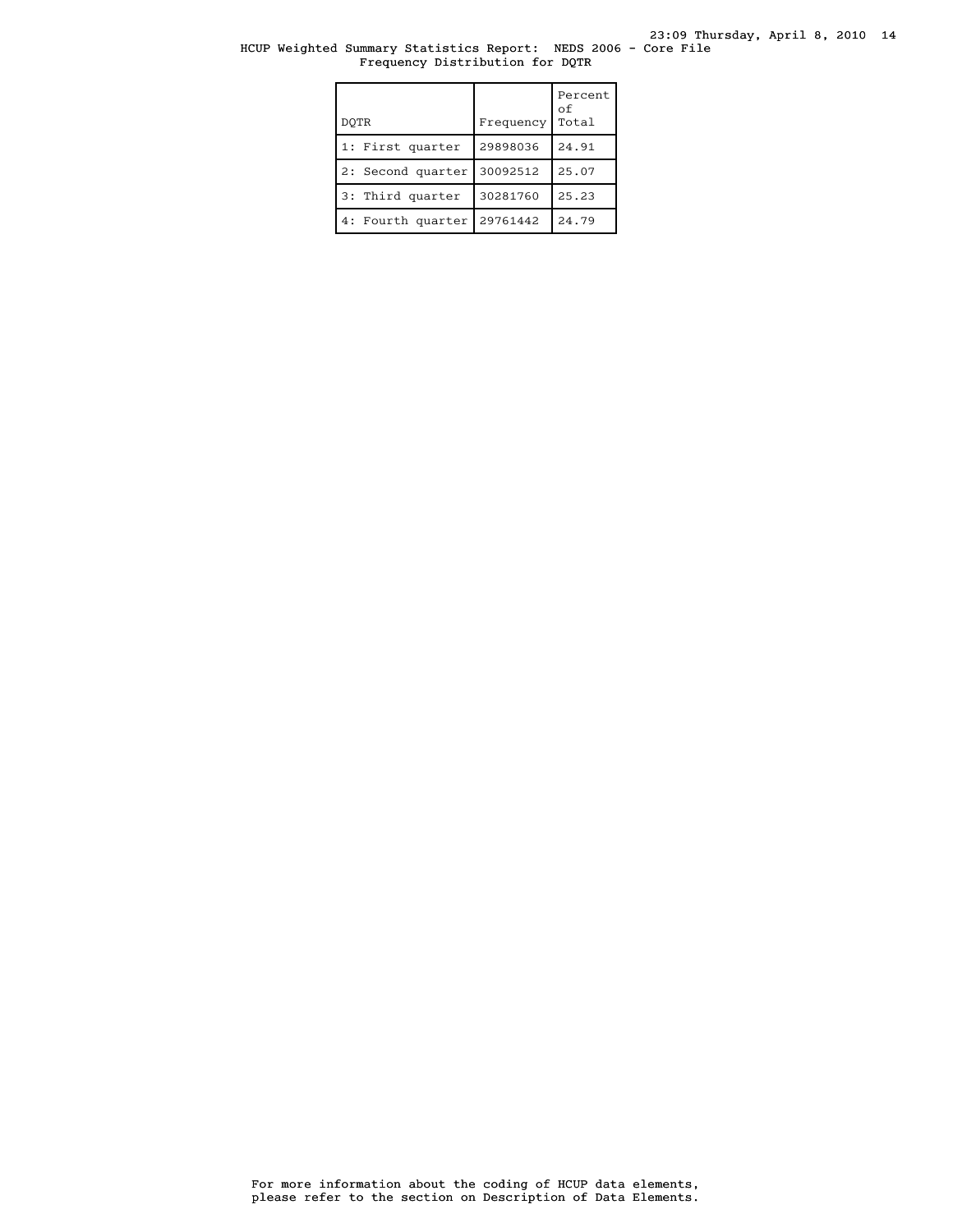### HCUP Weighted Summary Statistics Report: NEDS 2006 - Core File Frequency Distribution for DX1

| DX1                    | Frequency | Percent<br>οf<br>Total |
|------------------------|-----------|------------------------|
| Blank                  | 43981     | 0.04                   |
| Valid DX               | 119920013 | 99.91                  |
| Inconsistent DX (incn) | 1268      | 0.00                   |
| Invalid DX (invl)      | 68489     | 0.06                   |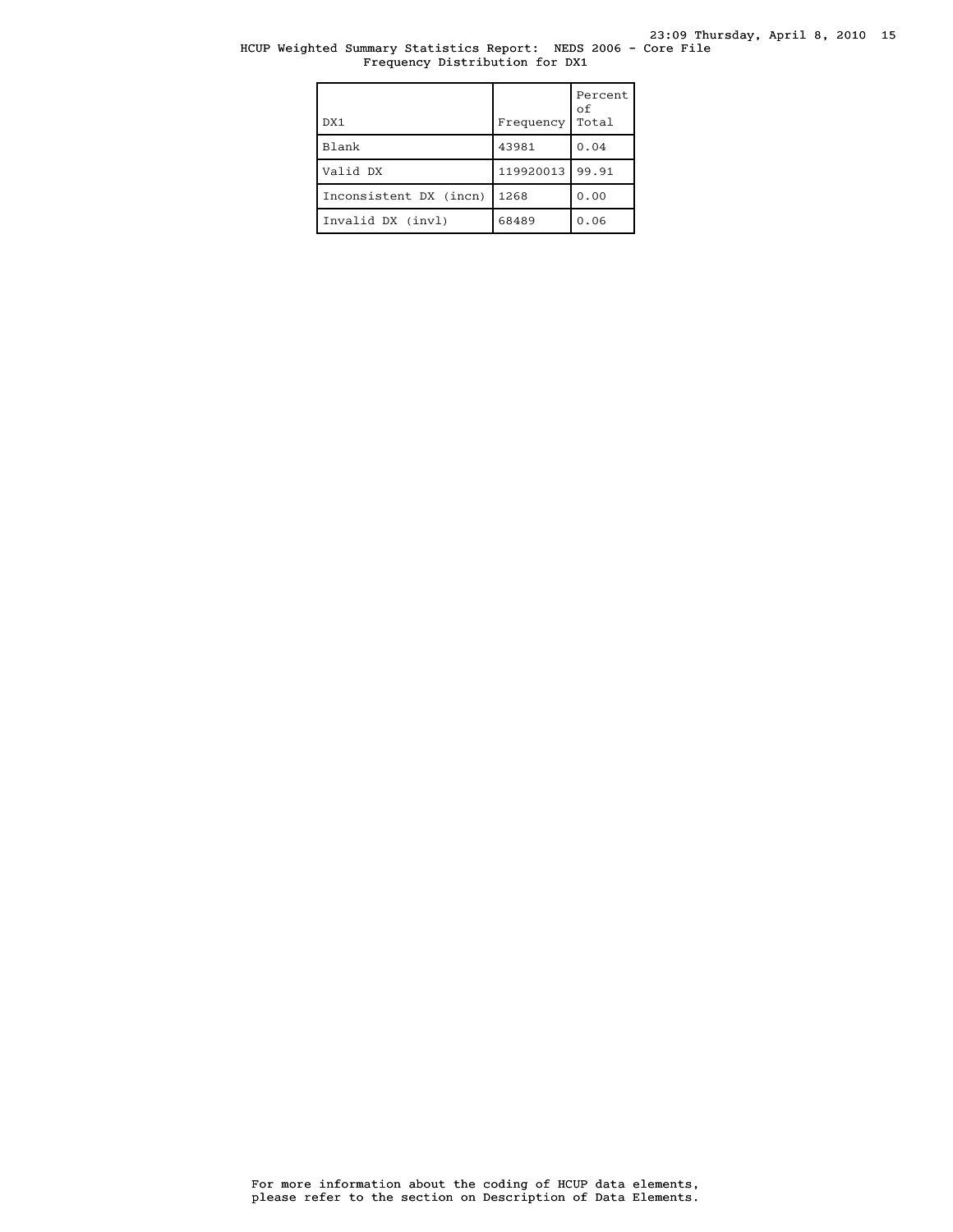| DXCCS1                                                    | Frequency | Percent<br>οf<br>Total |
|-----------------------------------------------------------|-----------|------------------------|
| .: Missing                                                | 44180     | 0.04                   |
| A: Invalid diagnosis                                      | 68489     | 0.06                   |
| C: Inconsistent                                           | 1268      | 0.00                   |
| 1: Tuberculosis                                           | 6126      | 0.01                   |
| 2: Septicemia (except in labor)                           | 537961    | 0.45                   |
| 3: Bacterial infection; unspecified site                  | 44378     | 0.04                   |
| 4: Mycoses                                                | 303323    | 0.25                   |
| 5: HIV infection                                          | 75898     | 0.06                   |
| 6: Hepatitis                                              | 35311     | 0.03                   |
| 7: Viral infection                                        | 1474478   | 1.23                   |
| 8: Other infections; including parasitic                  | 147282    | 0.12                   |
| 9: Sexually transmitted infections (not HIV or hepatitis) | 39774     | 0.03                   |
| 10: Immunizations and screening for infectious disease    | 136772    | 0.11                   |
| 11: Cancer of head and neck                               | 10043     | 0.01                   |
| 12: Cancer of esophagus                                   | 6295      | 0.01                   |
| 13: Cancer of stomach                                     | 10318     | 0.01                   |
| 14: Cancer of colon                                       | 35223     | 0.03                   |
| 15: Cancer of rectum and anus                             | 11624     | 0.01                   |
| 16: Cancer of liver and intrahepatic bile duct            | 9858      | 0.01                   |
| 17: Cancer of pancreas                                    | 17985     | 0.01                   |
| 18: Cancer of other GI organs; peritoneum                 | 7829      | 0.01                   |
| 19: Cancer of bronchus; lung                              | 83268     | 0.07                   |
| 20: Cancer; other respiratory and intrathoracic           | 1121      | 0.00                   |
| 21: Cancer of bone and connective tissue                  | 4157      | 0.00                   |
| 22: Melanomas of skin                                     | 1150      | 0.00                   |
| 23: Other non-epithelial cancer of skin                   | 2514      | 0.00                   |
| 24: Cancer of breast                                      | 10787     | 0.01                   |
| 25: Cancer of uterus                                      | 3689      | 0.00                   |
| 26: Cancer of cervix                                      | 3746      | 0.00                   |
| 27: Cancer of ovary                                       | 7471      | 0.01                   |
| 28: Cancer of other female genital organs                 | 965       | 0.00                   |
| 29: Cancer of prostate                                    | 9582      | 0.01                   |
| 30: Cancer of testis                                      | 890       | 0.00                   |
| 31: Cancer of other male genital organs                   | 177       | 0.00                   |
| 32: Cancer of bladder                                     | 10919     | 0.01                   |
| 33: Cancer of kidney and renal pelvis                     | 6725      | 0.01                   |
| 34: Cancer of other urinary organs                        | 446       | 0.00                   |
| 35: Cancer of brain and nervous system                    | 17689     | 0.01                   |
| 36: Cancer of thyroid                                     | 857       | 0.00                   |
| 37: Hodgkin's disease                                     | 2984      | 0.00                   |
| 38: Non-Hodgkin's lymphoma                                | 23791     | 0.02                   |

Г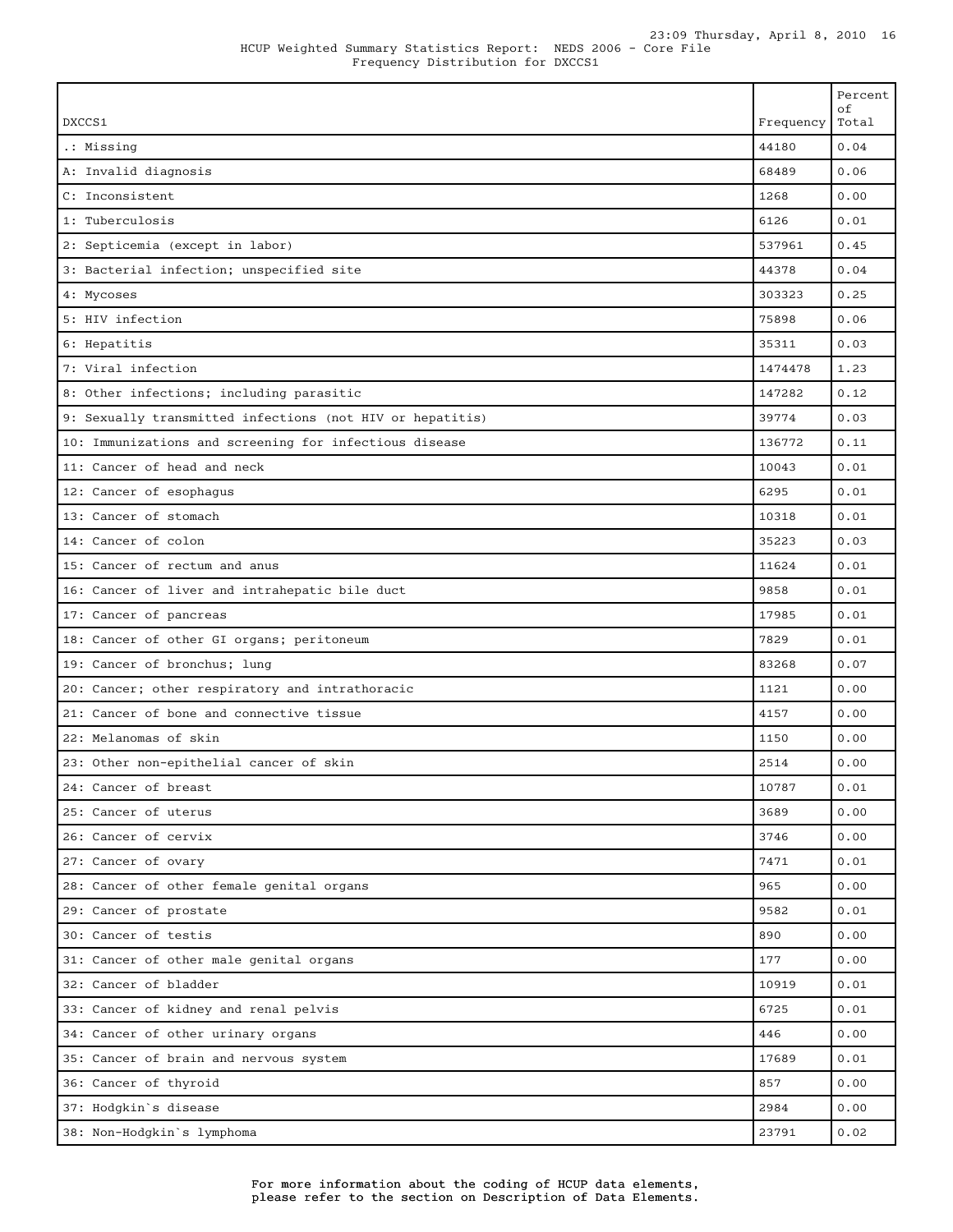| DXCCS1                                                                                | Frequency | Percent<br>οf<br>Total |
|---------------------------------------------------------------------------------------|-----------|------------------------|
| 39: Leukemias                                                                         | 22754     | 0.02                   |
| 40: Multiple myeloma                                                                  | 9157      | 0.01                   |
| 41: Cancer; other and unspecified primary                                             | 3604      | 0.00                   |
| 42: Secondary malignancies                                                            | 137580    | 0.11                   |
| 43: Malignant neoplasm without specification of site                                  | 4843      | 0.00                   |
| 44: Neoplasms of unspecified nature or uncertain behavior                             | 33568     | 0.03                   |
| 45: Maintenance chemotherapy; radiotherapy                                            | 3698      | 0.00                   |
| 46: Benign neoplasm of uterus                                                         | 30192     | 0.03                   |
| 47: Other and unspecified benign neoplasm                                             | 51580     | 0.04                   |
| 48: Thyroid disorders                                                                 | 36347     | 0.03                   |
| 49: Diabetes mellitus without complication                                            | 228852    | 0.19                   |
| 50: Diabetes mellitus with complications                                              | 710846    | 0.59                   |
| 51: Other endocrine disorders                                                         | 90112     | 0.08                   |
| 52: Nutritional deficiencies                                                          | 7802      | 0.01                   |
| 53: Disorders of lipid metabolism                                                     | 5279      | 0.00                   |
| 54: Gout and other crystal arthropathies                                              | 168646    | 0.14                   |
| 55: Fluid and electrolyte disorders                                                   | 909276    | 0.76                   |
| 56: Cystic fibrosis                                                                   | 4069      | 0.00                   |
| 57: Immunity disorders                                                                | 1215      | 0.00                   |
| 58: Other nutritional; endocrine; and metabolic disorders                             | 70362     | 0.06                   |
| 59: Deficiency and other anemia                                                       | 220046    | 0.18                   |
| 60: Acute posthemorrhagic anemia                                                      | 11130     | 0.01                   |
| 61: Sickle cell anemia                                                                | 177926    | 0.15                   |
| 62: Coagulation and hemorrhagic disorders                                             | 71872     | 0.06                   |
| 63: Diseases of white blood cells                                                     | 49986     | 0.04                   |
| 64: Other hematologic conditions                                                      | 6530      | 0.01                   |
| 76: Meningitis (except that caused by tuberculosis or sexually transmitted disease)   | 49018     | 0.04                   |
| 77: Encephalitis (except that caused by tuberculosis or sexually transmitted disease) | 7627      | 0.01                   |
| 78: Other CNS infection and poliomyelitis                                             | 5943      | 0.00                   |
| 79: Parkinson's disease                                                               | 15367     | 0.01                   |
| 80: Multiple sclerosis                                                                | 25815     | 0.02                   |
| 81: Other hereditary and degenerative nervous system conditions                       | 62627     | 0.05                   |
| 82: Paralysis                                                                         | 11459     | 0.01                   |
| 83: Epilepsy; convulsions                                                             | 986130    | 0.82                   |
| 84: Headache; including migraine                                                      | 2864228   | 2.39                   |
| 85: Coma; stupor; and brain damage                                                    | 117489    | 0.10                   |
| 86: Cataract                                                                          | 4426      | 0.00                   |
| 87: Retinal detachments; defects; vascular occlusion; and retinopathy                 | 16521     | 0.01                   |
| 88: Glaucoma                                                                          | 8746      | 0.01                   |
| 89: Blindness and vision defects                                                      | 87771     | 0.07                   |

Г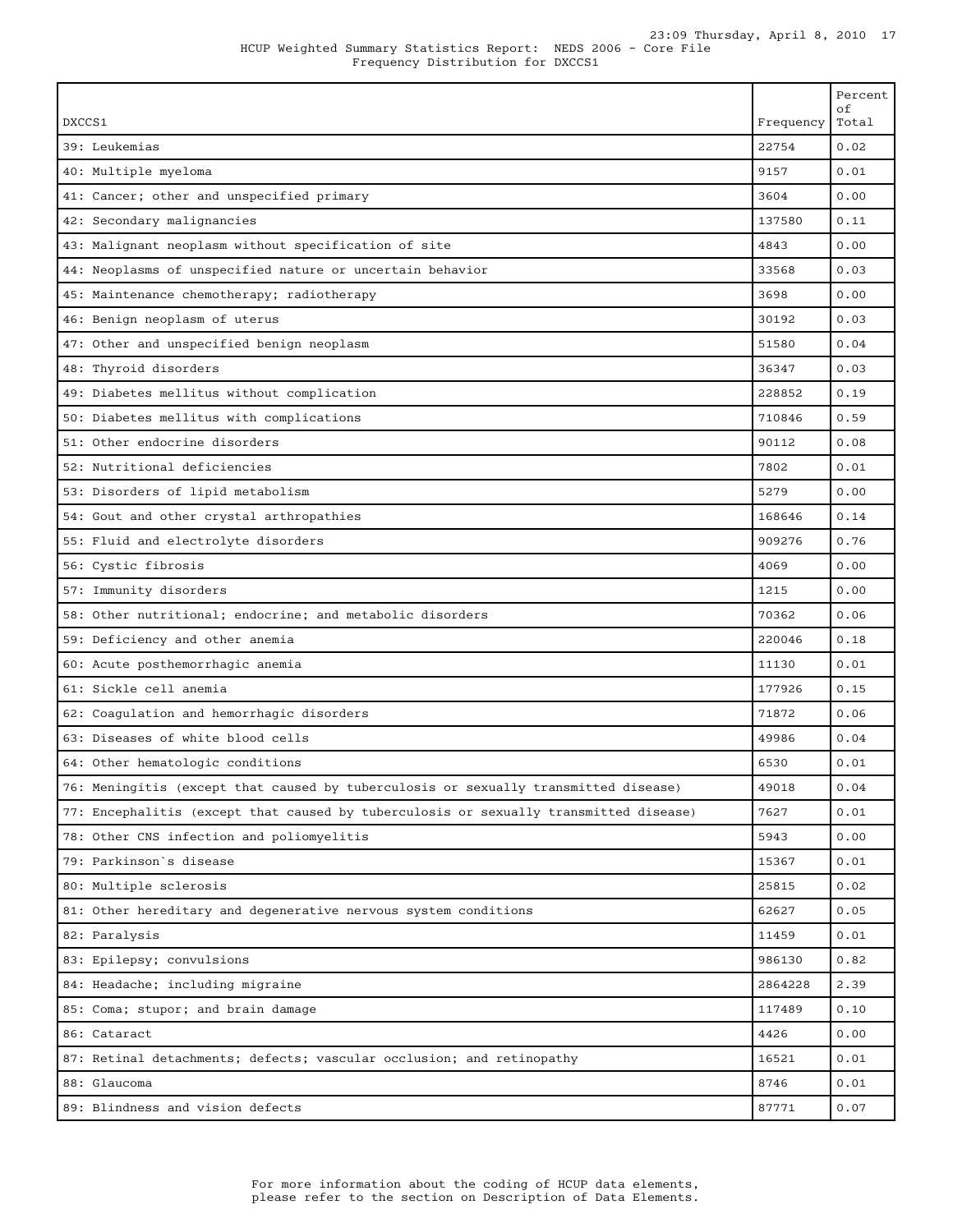| DXCCS1                                                                                                                    | Frequency | Percent<br>оf<br>Total |
|---------------------------------------------------------------------------------------------------------------------------|-----------|------------------------|
| 90: Inflammation; infection of eye (except that caused by tuberculosis or sexually<br>transmitteddisease)                 | 903340    | 0.75                   |
| 91: Other eye disorders                                                                                                   | 323339    | 0.27                   |
| 92: Otitis media and related conditions                                                                                   | 2067686   | 1.72                   |
| 93: Conditions associated with dizziness or vertigo                                                                       | 959106    | 0.80                   |
| 94: Other ear and sense organ disorders                                                                                   | 716677    | 0.60                   |
| 95: Other nervous system disorders                                                                                        | 738599    | 0.62                   |
| 96: Heart valve disorders                                                                                                 | 26084     | 0.02                   |
| 97: Peri-; endo-; and myocarditis; cardiomyopathy (except that caused by tuberculosis or<br>sexually transmitted disease) | 65572     | 0.05                   |
| 98: Essential hypertension                                                                                                | 567232    | 0.47                   |
| 99: Hypertension with complications and secondary hypertension                                                            | 212440    | 0.18                   |
| 100: Acute myocardial infarction                                                                                          | 543170    | 0.45                   |
| 101: Coronary atherosclerosis and other heart disease                                                                     | 594317    | 0.50                   |
| 102: Nonspecific chest pain                                                                                               | 3736502   | 3.11                   |
| 103: Pulmonary heart disease                                                                                              | 136282    | 0.11                   |
| 104: Other and ill-defined heart disease                                                                                  | 6506      | 0.01                   |
| 105: Conduction disorders                                                                                                 | 45863     | 0.04                   |
| 106: Cardiac dysrhythmias                                                                                                 | 1238616   | 1.03                   |
| 107: Cardiac arrest and ventricular fibrillation                                                                          | 163036    | 0.14                   |
| 108: Congestive heart failure; nonhypertensive                                                                            | 1028036   | 0.86                   |
| 109: Acute cerebrovascular disease                                                                                        | 552358    | 0.46                   |
| 110: Occlusion or stenosis of precerebral arteries                                                                        | 21245     | 0.02                   |
| 111: Other and ill-defined cerebrovascular disease                                                                        | 19738     | 0.02                   |
| 112: Transient cerebral ischemia                                                                                          | 275852    | 0.23                   |
| 113: Late effects of cerebrovascular disease                                                                              | 19303     | 0.02                   |
| 114: Peripheral and visceral atherosclerosis                                                                              | 85430     | 0.07                   |
| 115: Aortic; peripheral; and visceral artery aneurysms                                                                    | 38991     | 0.03                   |
| 116: Aortic and peripheral arterial embolism or thrombosis                                                                | 21626     | 0.02                   |
| 117: Other circulatory disease                                                                                            | 225284    | 0.19                   |
| 118: Phlebitis; thrombophlebitis and thromboembolism                                                                      | 205481    | 0.17                   |
| 119: Varicose veins of lower extremity                                                                                    | 30283     | 0.03                   |
| 120: Hemorrhoids                                                                                                          | 166451    | 0.14                   |
| 121: Other diseases of veins and lymphatics                                                                               | 49564     | 0.04                   |
| 122: Pneumonia (except that caused by tuberculosis or sexually transmitted disease)                                       | 1781137   | 1.48                   |
| 123: Influenza                                                                                                            | 223175    | 0.19                   |
| 124: Acute and chronic tonsillitis                                                                                        | 360787    | 0.30                   |
| 125: Acute bronchitis                                                                                                     | 1384934   | 1.15                   |
| 126: Other upper respiratory infections                                                                                   | 5403067   | 4.50                   |
| 127: Chronic obstructive pulmonary disease and bronchiectasis                                                             | 1678230   | 1.40                   |
| 128: Asthma                                                                                                               | 1781681   | 1.48                   |
| 129: Aspiration pneumonitis; food/vomitus                                                                                 | 157501    | 0.13                   |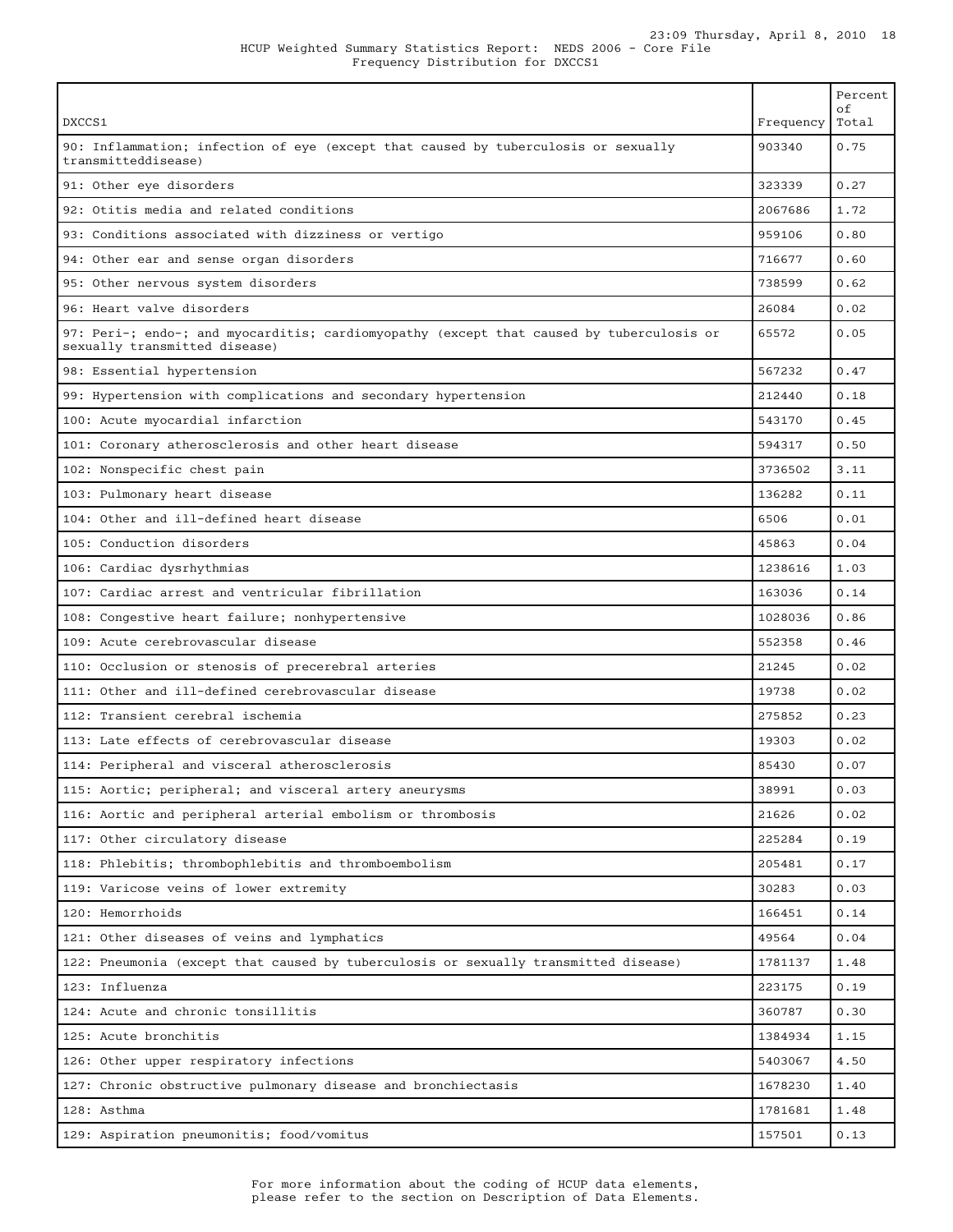| IP Weighted Summary Statistics Report: NEDS 2006 - Core |                                   |  |  |  |  |
|---------------------------------------------------------|-----------------------------------|--|--|--|--|
|                                                         | Frequency Distribution for DXCCS1 |  |  |  |  |

| DXCCS1                                                                         | Frequency | Percent<br>оf<br>Total |
|--------------------------------------------------------------------------------|-----------|------------------------|
| 130: Pleurisy; pneumothorax; pulmonary collapse                                | 205242    | 0.17                   |
| 131: Respiratory failure; insufficiency; arrest (adult)                        | 347522    | 0.29                   |
| 132: Lung disease due to external agents                                       | 13652     | 0.01                   |
| 133: Other lower respiratory disease                                           | 1852313   | 1.54                   |
| 134: Other upper respiratory disease                                           | 781859    | 0.65                   |
| 135: Intestinal infection                                                      | 433373    | 0.36                   |
| 136: Disorders of teeth and jaw                                                | 1665536   | 1.39                   |
| 137: Diseases of mouth; excluding dental                                       | 208301    | 0.17                   |
| 138: Esophageal disorders                                                      | 405999    | 0.34                   |
|                                                                                | 62119     | 0.05                   |
| 139: Gastroduodenal ulcer (except hemorrhage)<br>140: Gastritis and duodenitis |           |                        |
|                                                                                | 559386    | 0.47                   |
| 141: Other disorders of stomach and duodenum                                   | 140965    | 0.12                   |
| 142: Appendicitis and other appendiceal conditions                             | 333228    | 0.28                   |
| 143: Abdominal hernia                                                          | 220637    | 0.18                   |
| 144: Regional enteritis and ulcerative colitis                                 | 90846     | 0.08                   |
| 145: Intestinal obstruction without hernia                                     | 332549    | 0.28                   |
| 146: Diverticulosis and diverticulitis                                         | 362726    | 0.30                   |
| 147: Anal and rectal conditions                                                | 147033    | 0.12                   |
| 148: Peritonitis and intestinal abscess                                        | 20372     | 0.02                   |
| 149: Biliary tract disease                                                     | 531934    | 0.44                   |
| 150: Liver disease; alcohol-related                                            | 65236     | 0.05                   |
| 151: Other liver diseases                                                      | 141142    | 0.12                   |
| 152: Pancreatic disorders (not diabetes)                                       | 339622    | 0.28                   |
| 153: Gastrointestinal hemorrhage                                               | 568327    | 0.47                   |
| 154: Noninfectious gastroenteritis                                             | 1584278   | 1.32                   |
| 155: Other gastrointestinal disorders                                          | 1184661   | 0.99                   |
| 156: Nephritis; nephrosis; renal sclerosis                                     | 8500      | 0.01                   |
| 157: Acute and unspecified renal failure                                       | 312730    | 0.26                   |
| 158: Chronic renal failure                                                     | 35375     | 0.03                   |
| 159: Urinary tract infections                                                  | 2672382   | 2.23                   |
| 160: Calculus of urinary tract                                                 | 1092039   | 0.91                   |
| 161: Other diseases of kidney and ureters                                      | 53096     | 0.04                   |
| 162: Other diseases of bladder and urethra                                     | 29310     | 0.02                   |
| 163: Genitourinary symptoms and ill-defined conditions                         | 638415    | 0.53                   |
| 164: Hyperplasia of prostate                                                   | 34342     | 0.03                   |
| 165: Inflammatory conditions of male genital organs                            | 192785    | 0.16                   |
| 166: Other male genital disorders                                              | 151781    | 0.13                   |
| 167: Nonmalignant breast conditions                                            | 124515    | 0.10                   |
| 168: Inflammatory diseases of female pelvic organs                             | 392328    | 0.33                   |
| 169: Endometriosis                                                             | 15911     | 0.01                   |
| 170: Prolapse of female genital organs                                         | 9407      | 0.01                   |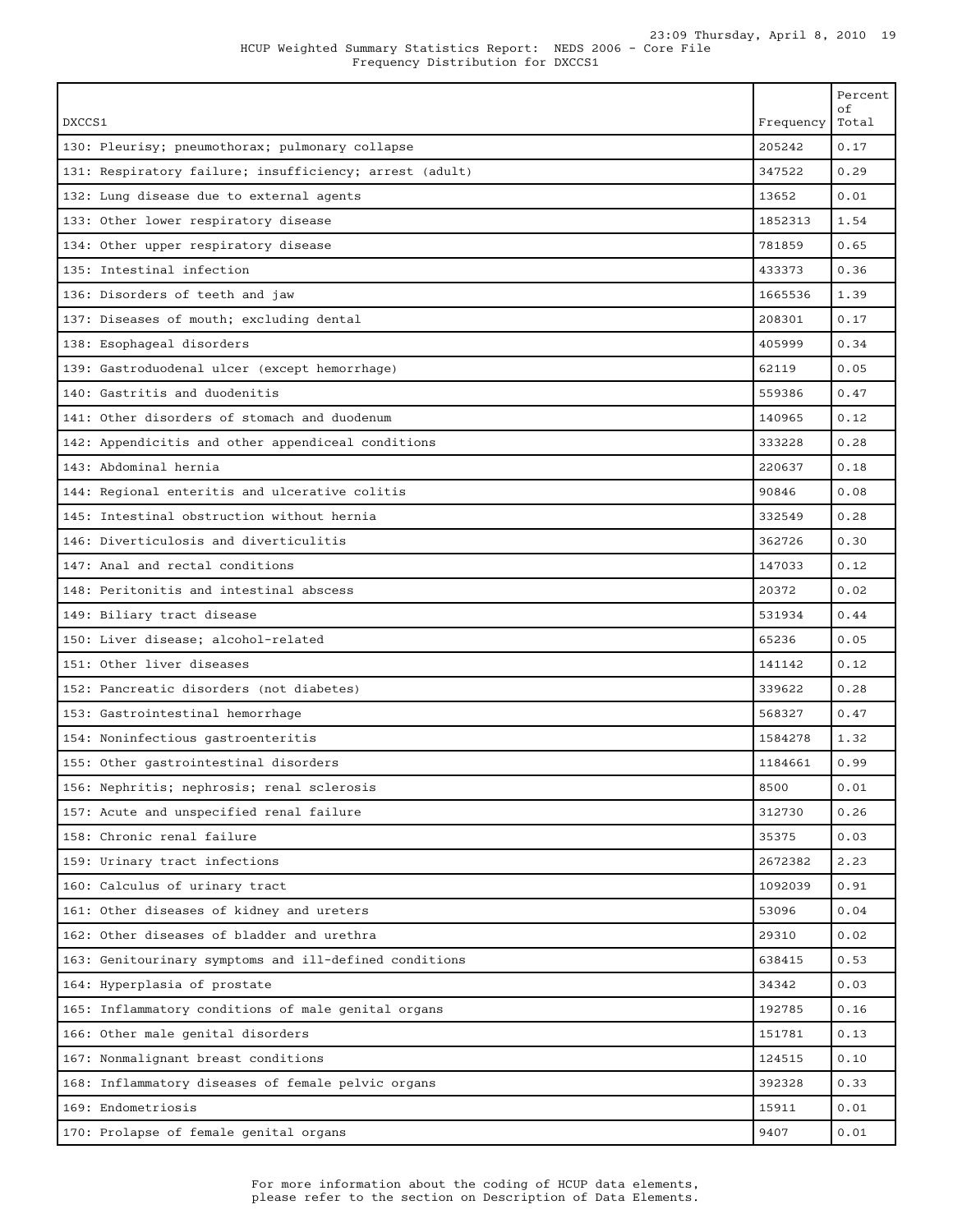Т

| DXCCS1                                                                                                             | Frequency | Percent<br>οf<br>Total |
|--------------------------------------------------------------------------------------------------------------------|-----------|------------------------|
| 171: Menstrual disorders                                                                                           | 333588    | 0.28                   |
| 172: Ovarian cyst                                                                                                  | 207563    | 0.17                   |
| 173: Menopausal disorders                                                                                          | 11292     | 0.01                   |
| 174: Female infertility                                                                                            | 686       | 0.00                   |
| 175: Other female genital disorders                                                                                | 528522    | 0.44                   |
| 176: Contraceptive and procreative management                                                                      | 20635     | 0.02                   |
| 177: Spontaneous abortion                                                                                          | 176944    | 0.15                   |
| 178: Induced abortion                                                                                              | 33404     | 0.03                   |
| 179: Postabortion complications                                                                                    | 9662      | 0.01                   |
| 180: Ectopic pregnancy                                                                                             | 44252     | 0.04                   |
| 181: Other complications of pregnancy                                                                              | 1446030   | 1.20                   |
| 182: Hemorrhage during pregnancy; abruptio placenta; placenta previa                                               | 570032    | 0.47                   |
| 183: Hypertension complicating pregnancy; childbirth and the puerperium                                            | 31683     | 0.03                   |
| 184: Early or threatened labor                                                                                     | 102510    | 0.09                   |
| 185: Prolonged pregnancy                                                                                           | 11274     | 0.01                   |
| 186: Diabetes or abnormal glucose tolerance complicating pregnancy; childbirth; or the<br>puerperium               | 12373     | 0.01                   |
| 187: Malposition; malpresentation                                                                                  | 7299      | 0.01                   |
| 188: Fetopelvic disproportion; obstruction                                                                         | 3815      | 0.00                   |
| 189: Previous C-section                                                                                            | 11882     | 0.01                   |
| 190: Fetal distress and abnormal forces of labor                                                                   | 14370     | 0.01                   |
| 191: Polyhydramnios and other problems of amniotic cavity                                                          | 16768     | 0.01                   |
| 192: Umbilical cord complication                                                                                   | 10121     | 0.01                   |
| 193: OB-related trauma to perineum and vulva                                                                       | 37262     | 0.03                   |
| 194: Forceps delivery                                                                                              | 1128      | 0.00                   |
| 195: Other complications of birth; puerperium affecting management of mother                                       | 189659    | 0.16                   |
| 196: Normal pregnancy and/or delivery                                                                              | 66391     | 0.06                   |
| 197: Skin and subcutaneous tissue infections                                                                       | 3024946   | 2.52                   |
| 198: Other inflammatory condition of skin                                                                          | 150579    | 0.13                   |
| 199: Chronic ulcer of skin                                                                                         | 84326     | 0.07                   |
| 200: Other skin disorders                                                                                          | 750585    | 0.63                   |
| 201: Infective arthritis and osteomyelitis (except that caused by tuberculosis or sexually<br>transmitted disease) | 54519     | 0.05                   |
| 202: Rheumatoid arthritis and related disease                                                                      | 30027     | 0.03                   |
| 203: Osteoarthritis                                                                                                | 114514    | 0.10                   |
| 204: Other non-traumatic joint disorders                                                                           | 1480728   | 1.23                   |
| 205: Spondylosis; intervertebral disc disorders; other back problems                                               | 3331570   | 2.78                   |
| 206: Osteoporosis                                                                                                  | 1730      | 0.00                   |
| 207: Pathological fracture                                                                                         | 56485     | 0.05                   |
| 208: Acquired foot deformities                                                                                     | 5202      | 0.00                   |
| 209: Other acquired deformities                                                                                    | 14231     | 0.01                   |
| 210: Systemic lupus erythematosus and connective tissue disorders                                                  | 25064     | 0.02                   |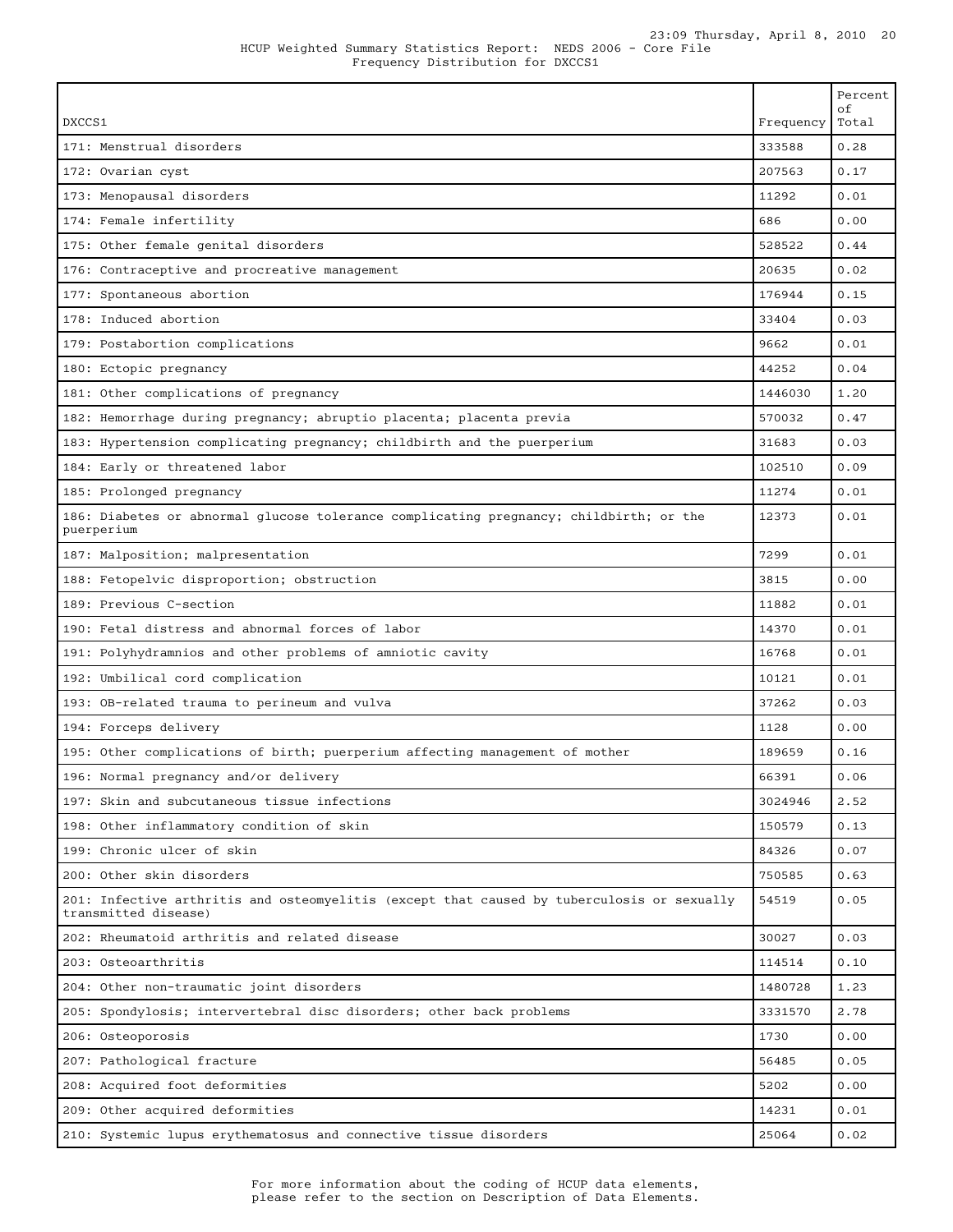|                                                                      |           | Percent<br>оf |
|----------------------------------------------------------------------|-----------|---------------|
| DXCCS1                                                               | Frequency | Total         |
| 211: Other connective tissue disease                                 | 1931435   | 1.61          |
| 212: Other bone disease and musculoskeletal deformities              | 190460    | 0.16          |
| 213: Cardiac and circulatory congenital anomalies                    | 8412      | 0.01          |
| 214: Digestive congenital anomalies                                  | 12818     | 0.01          |
| 215: Genitourinary congenital anomalies                              | 8238      | 0.01          |
| 216: Nervous system congenital anomalies                             | 2303      | 0.00          |
| 217: Other congenital anomalies                                      | 16910     | 0.01          |
| 218: Liveborn                                                        | 6758      | 0.01          |
| 219: Short gestation; low birth weight; and fetal growth retardation | 1121      | 0.00          |
| 220: Intrauterine hypoxia and birth asphyxia                         | 174       | 0.00          |
| 221: Respiratory distress syndrome                                   | 775       | 0.00          |
| 222: Hemolytic jaundice and perinatal jaundice                       | 29167     | 0.02          |
| 223: Birth trauma                                                    | 1224      | 0.00          |
| 224: Other perinatal conditions                                      | 164230    | 0.14          |
| 225: Joint disorders and dislocations; trauma-related                | 518212    | 0.43          |
| 226: Fracture of neck of femur (hip)                                 | 311548    | 0.26          |
| 227: Spinal cord injury                                              | 16148     | 0.01          |
| 228: Skull and face fractures                                        | 292342    | 0.24          |
| 229: Fracture of upper limb                                          | 1983817   | 1.65          |
| 230: Fracture of lower limb                                          | 1112012   | 0.93          |
| 231: Other fractures                                                 | 497578    | 0.41          |
| 232: Sprains and strains                                             | 6363433   | 5.30          |
| 233: Intracranial injury                                             | 572817    | 0.48          |
| 234: Crushing injury or internal injury                              | 227906    | 0.19          |
| 235: Open wounds of head; neck; and trunk                            | 2725336   | 2.27          |
| 236: Open wounds of extremities                                      | 3692221   | 3.08          |
| 237: Complication of device; implant or graft                        | 468134    | 0.39          |
| 238: Complications of surgical procedures or medical care            | 659678    | 0.55          |
| 239: Superficial injury; contusion                                   | 6134046   | 5.11          |
| 240: Burns                                                           | 430089    | 0.36          |
| 241: Poisoning by psychotropic agents                                | 166864    | 0.14          |
| 242: Poisoning by other medications and drugs                        | 470686    | 0.39          |
| 243: Poisoning by nonmedicinal substances                            | 368341    | 0.31          |
| 244: Other injuries and conditions due to external causes            | 2656029   | 2.21          |
| 245: Syncope                                                         | 990497    | 0.83          |
| 246: Fever of unknown origin                                         | 1380181   | 1.15          |
| 247: Lymphadenitis                                                   | 139418    | 0.12          |
| 248: Gangrene                                                        | 14944     | 0.01          |
| 249: Shock                                                           | 3461      | 0.00          |
| 250: Nausea and vomiting                                             | 1435428   | 1.20          |
| 251: Abdominal pain                                                  | 4515291   | 3.76          |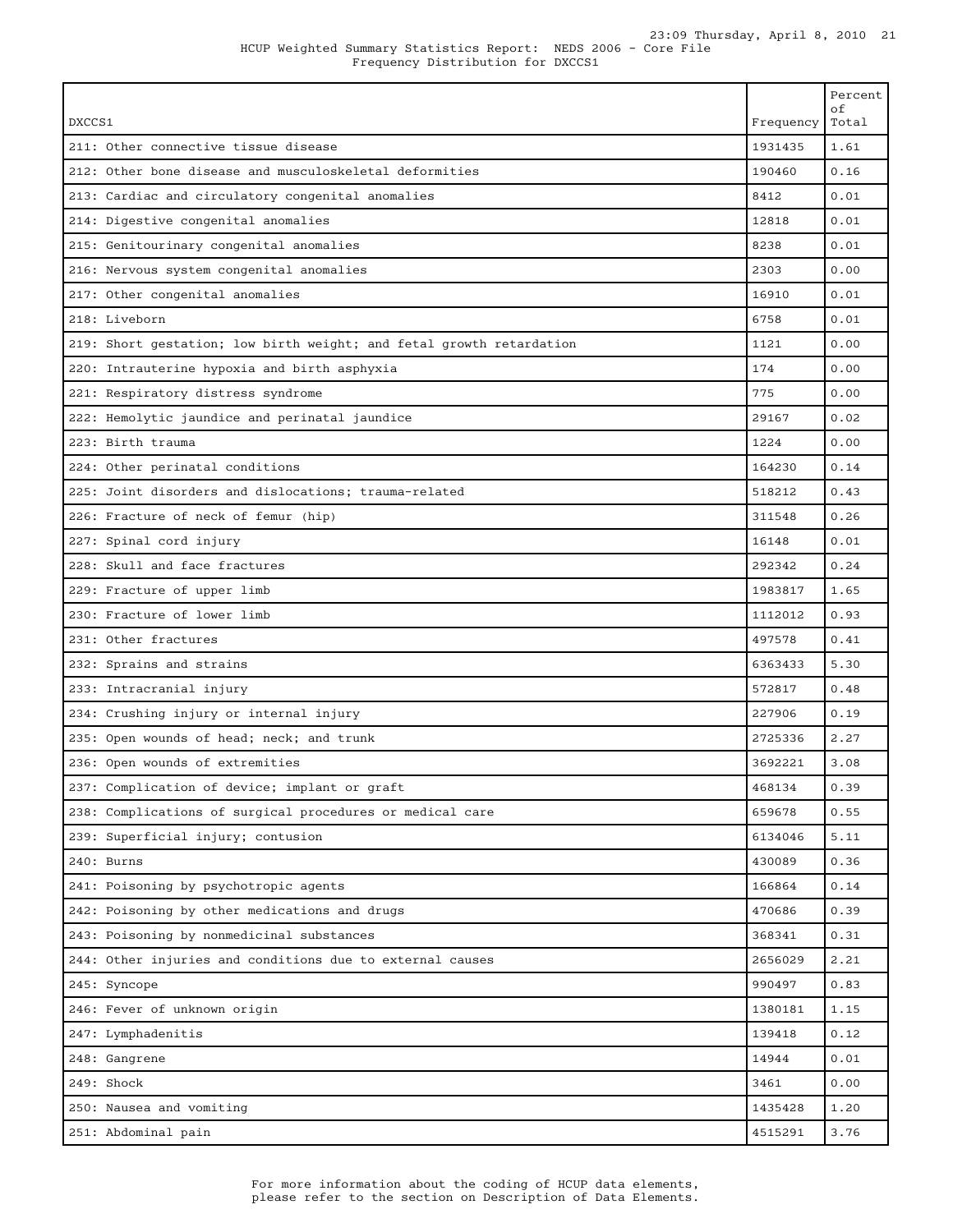| DXCCS1                                                                                     | Frequency | Percent<br>of<br>Total |
|--------------------------------------------------------------------------------------------|-----------|------------------------|
| 252: Malaise and fatique                                                                   | 374946    | 0.31                   |
| 253: Allergic reactions                                                                    | 1526449   | 1.27                   |
| 254: Rehabilitation care; fitting of prostheses; and adjustment of devices                 | 14366     | 0.01                   |
| 255: Administrative/social admission                                                       | 321397    | 0.27                   |
| 256: Medical examination/evaluation                                                        | 233218    | 0.19                   |
| 257: Other aftercare                                                                       | 1198554   | 1.00                   |
| 258: Other screening for suspected conditions (not mental disorders or infectious disease) | 238204    | 0.20                   |
| 259: Residual codes; unclassified                                                          | 916498    | 0.76                   |
| 650: Adjustment disorders                                                                  | 80783     | 0.07                   |
| 651: Anxiety disorders                                                                     | 769491    | 0.64                   |
| 652: Attention-deficit, conduct, and disruptive behavior disorders                         | 82623     | 0.07                   |
| 653: Delirium, dementia, and amnestic and other cognitive disorders                        | 181064    | 0.15                   |
| 654: Developmental disorders                                                               | 29801     | 0.02                   |
| 655: Disorders usually diagnosed in infancy, childhood, or adolescence                     | 10351     | 0.01                   |
| 656: Impulse control disorders, NEC                                                        | 10673     | 0.01                   |
| 657: Mood disorders                                                                        | 1083917   | 0.90                   |
| 658: Personality disorders                                                                 | 14002     | 0.01                   |
| 659: Schizophrenia and other psychotic disorders                                           | 497462    | 0.41                   |
| 660: Alcohol-related disorders                                                             | 827053    | 0.69                   |
| 661: Substance-related disorders                                                           | 404643    | 0.34                   |
| 662: Suicide and intentional self-inflicted injury                                         | 43828     | 0.04                   |
| 663: Screening and history of mental health and substance abuse codes                      | 41843     | 0.03                   |
| 670: Miscellaneous disorders                                                               | 124380    | 0.10                   |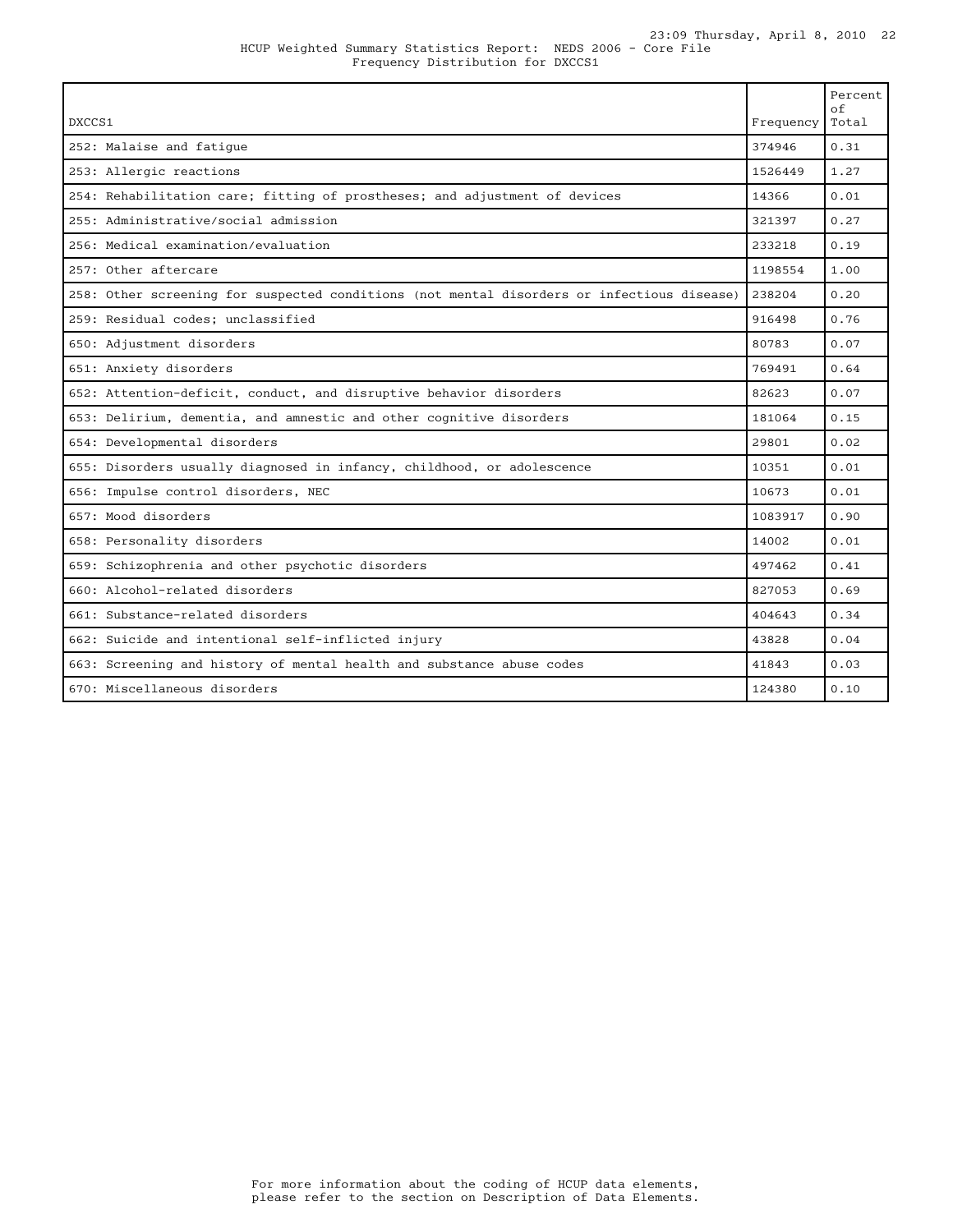#### HCUP Weighted Summary Statistics Report: NEDS 2006 - Core File Frequency Distribution for ECODE1

| ECODE1            | Frequency | Percent<br>of<br>Total |
|-------------------|-----------|------------------------|
| <b>Blank</b>      | 88040383  | 73.35                  |
| Valid DX          | 31957625  | 26.62                  |
| Invalid DX (invl) | 35742     | 0.03                   |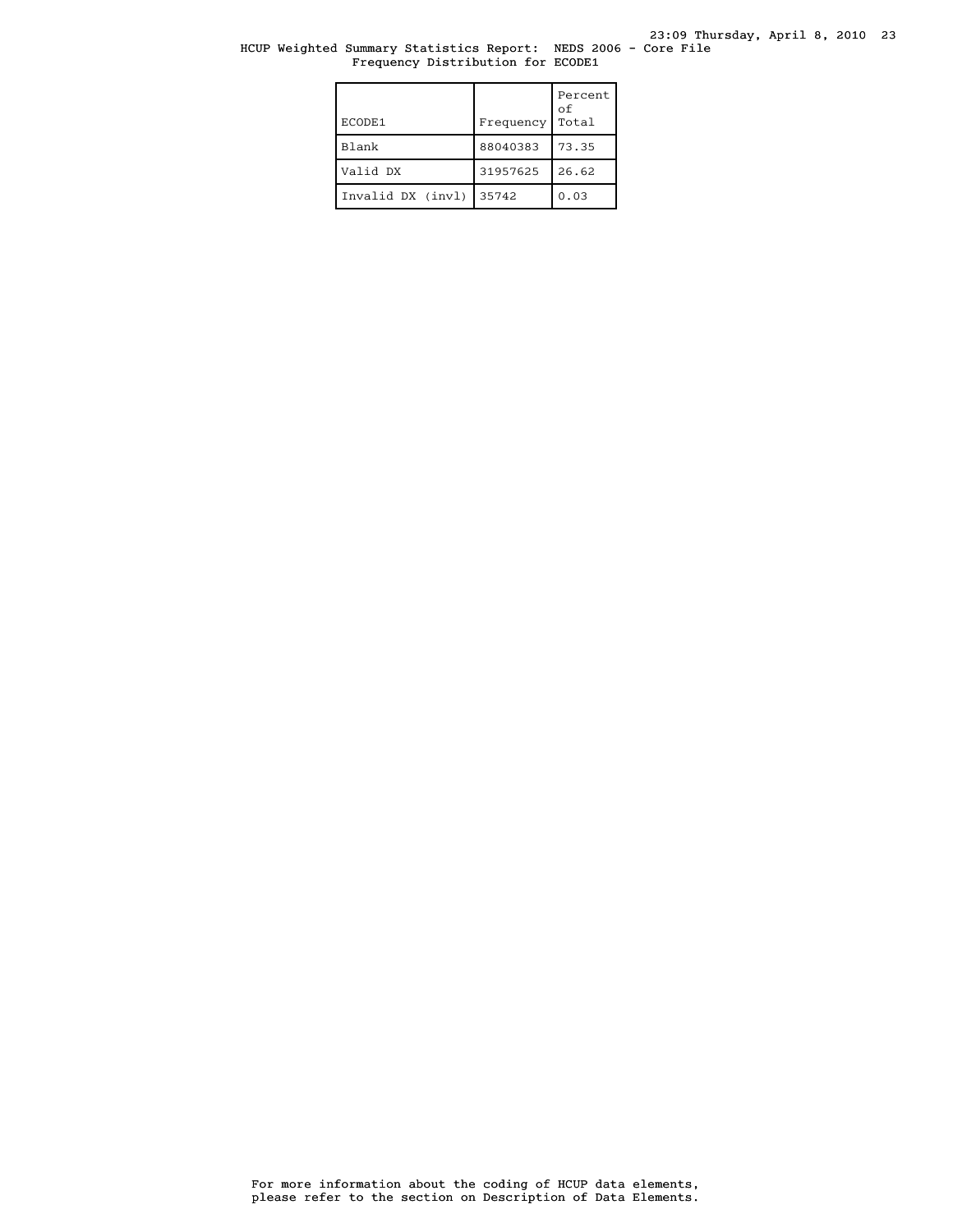#### HCUP Weighted Summary Statistics Report: NEDS 2006 - Core File 23:09 Thursday, April 8, 2010 24 Frequency Distribution for EDEVENT

| <b>EDEVENT</b>                                                                           | Frequency | Percent<br>оf<br>Total |
|------------------------------------------------------------------------------------------|-----------|------------------------|
| 1: ED visit in which the patient is treated and released                                 | 95189410  | 79.30                  |
| 2: ED visit in which the patient is admitted to this same hospital                       | 18543227  | 15.45                  |
| 3: ED visit in which the patient is transferred to another short-term hospital           | 1185856   | 0.99                   |
| 9: ED visit in which the patient died in the ED                                          | 180769    | 0.15                   |
| 98: ED visit in which patient is not admitted to this same hospital, destination unknown | 4933411   | 4.11                   |
| 99: ED visit in which the patient is discharged alive, destination unknown               | 1077      | 0.00                   |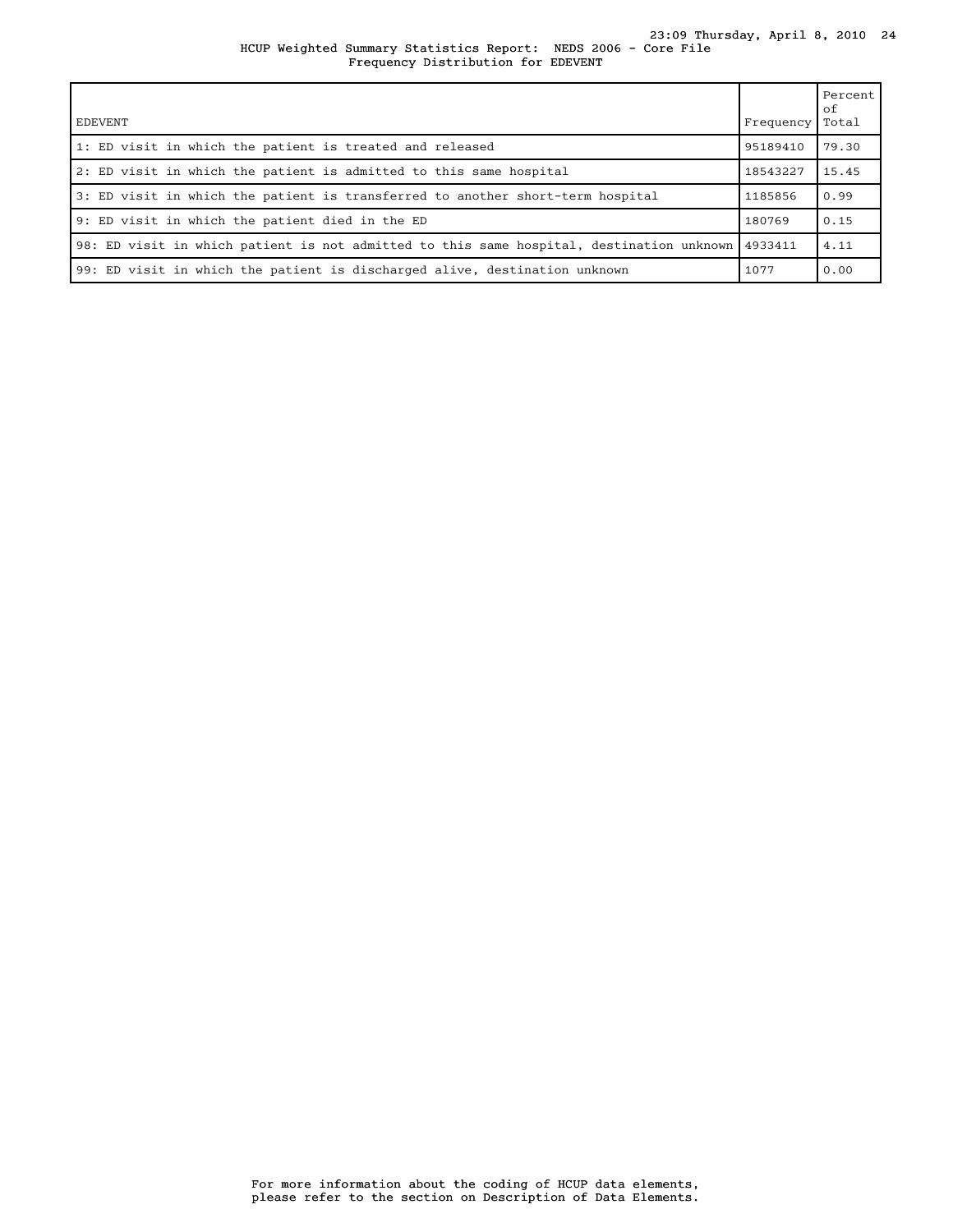|                                                    |           | Percent<br>of |
|----------------------------------------------------|-----------|---------------|
| E CCS1                                             | Frequency | Total         |
| .: Missing                                         | 88040383  | 73.35         |
| A: Invalid diagnosis                               | 35742     | 0.03          |
| 662: Suicide and intentional self-inflicted injury | 425239    | 0.35          |
| 2601: E Codes: Cut/pierceb                         | 2537618   | 2.11          |
| 2602: E Codes: Drowning/submersion                 | 13770     | 0.01          |
| 2603: E Codes: Fall                                | 8037479   | 6.70          |
| 2604: E Codes: Fire/burn                           | 423042    | 0.35          |
| 2605: E Codes: Firearm                             | 78729     | 0.07          |
| 2606: E Codes: Machinery                           | 173913    | 0.14          |
| 2607: E Codes: Motor vehicle traffic (MVT)         | 3484001   | 2.90          |
| 2608: E Codes: Pedal cyclist; not MVT              | 346213    | 0.29          |
| 2609: E Codes: Pedestrian; not MVT                 | 22364     | 0.02          |
| 2610: E Codes: Transport; not MVT                  | 394248    | 0.33          |
| 2611: E Codes: Natural/environment                 | 1278978   | 1.07          |
| 2612: E Codes: Overexertion                        | 2820242   | 2.35          |
| 2613: E Codes: Poisoning                           | 567532    | 0.47          |
| 2614: E Codes: Struck by; against                  | 4344646   | 3.62          |
| 2615: E Codes: Suffocation                         | 59825     | 0.05          |
| 2616: E Codes: Adverse effects of medical care     | 786155    | 0.65          |
| 2617: E Codes: Adverse effects of medical drugs    | 1472840   | 1.23          |
| 2618: E Codes: Other specified and classifiable    | 1514678   | 1.26          |
| 2619: E Codes: Other specified; NEC                | 614225    | 0.51          |
| 2620: E Codes: Unspecified                         | 1961597   | 1.63          |
| 2621: E Codes: Place of occurrence                 | 600290    | 0.50          |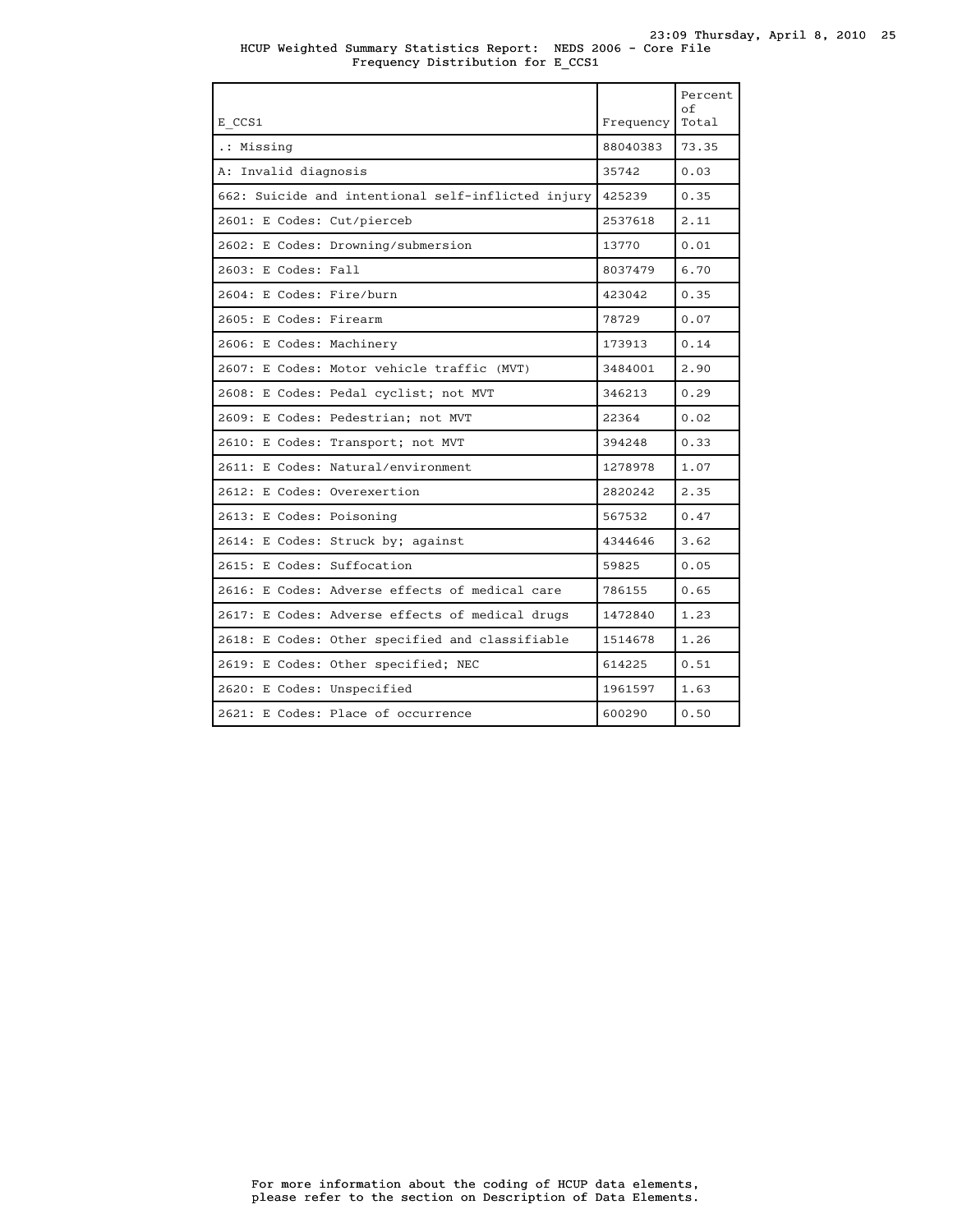#### HCUP Weighted Summary Statistics Report: NEDS 2006 - Core File Frequency Distribution for FEMALE

| FEMALE.          | Frequency | Percent<br>οf<br>Total |
|------------------|-----------|------------------------|
| .: Missing       | 9698      | 0.01                   |
| .A: Invalid      | 394       | 0.00                   |
| .C: Inconsistent | 4259      | 0.00                   |
| $0:$ Male        | 54731634  | 45.60                  |
| 1: Female        | 65287766  | 54.39                  |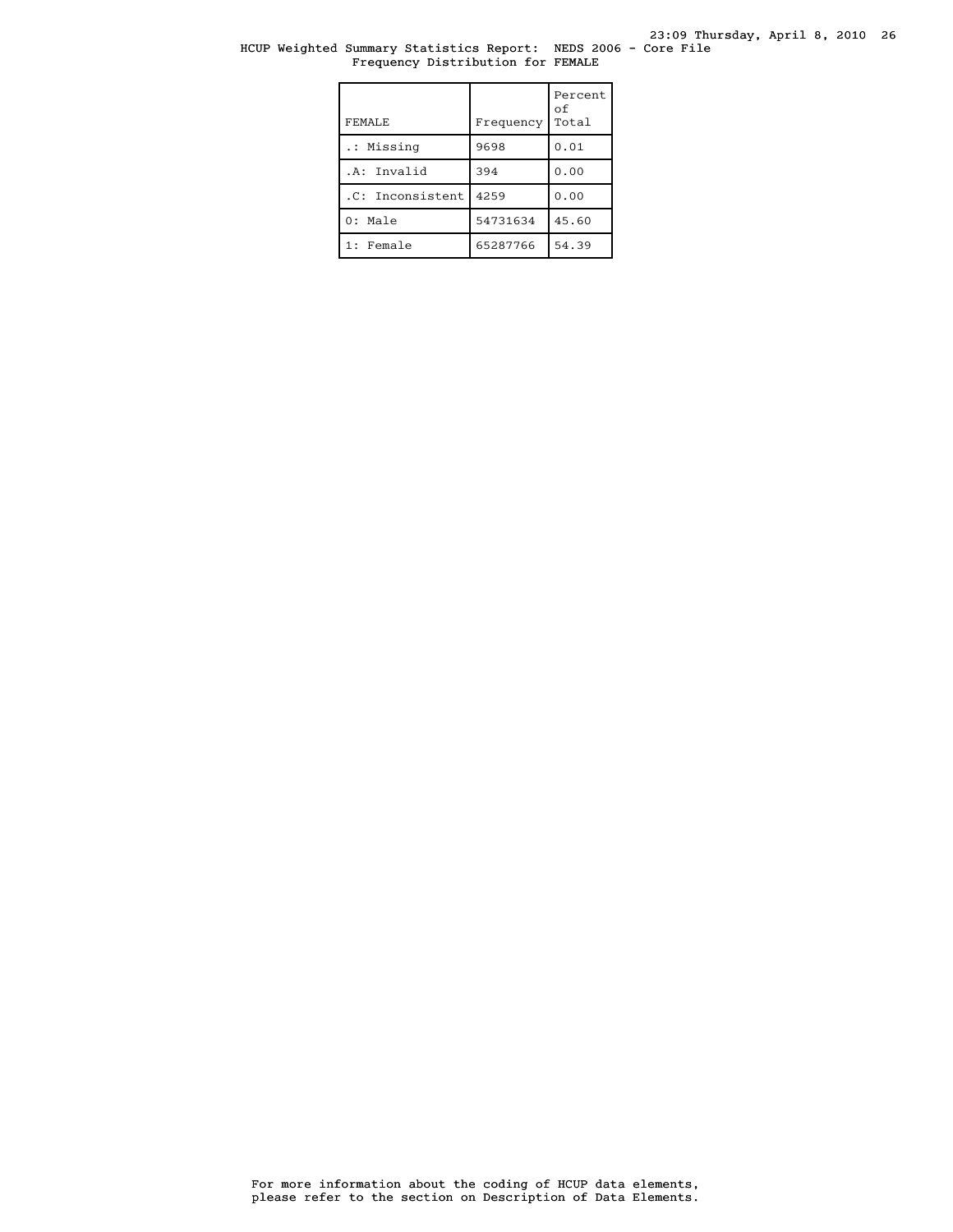#### HCUP Weighted Summary Statistics Report: NEDS 2006 - Core File Frequency Distribution for HCUPFILE

| HCUPFILE    | Frequency | Percent<br>οf<br>Total |
|-------------|-----------|------------------------|
| <b>SEDD</b> | 101490523 | 84.55                  |
| STD         | 18543227  | 15.45                  |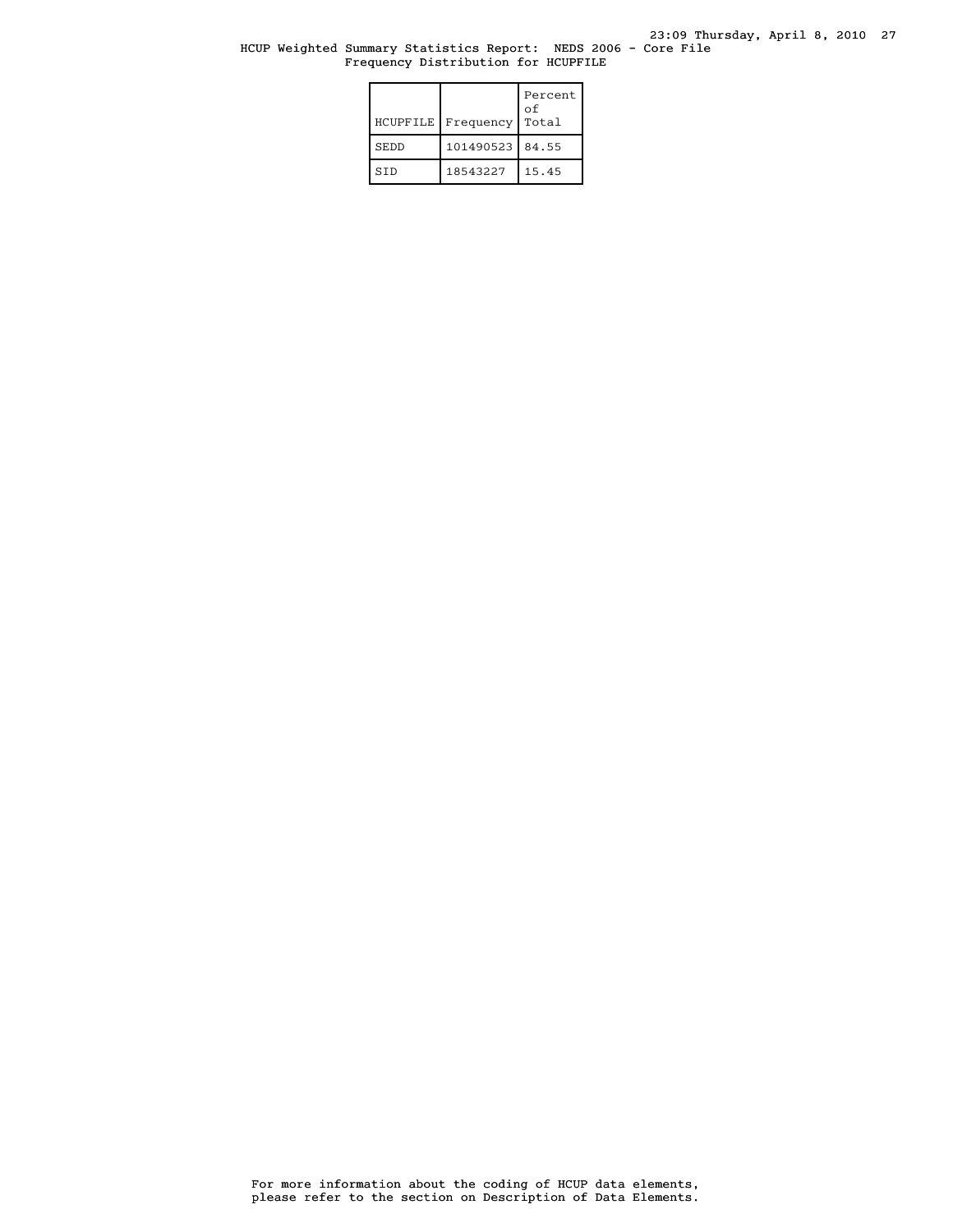#### HCUP Weighted Summary Statistics Report: NEDS 2006 - Core File Frequency Distribution for HOSP\_REGION

| HOSP REGION     | Frequency | Percent<br>οf<br>Total |
|-----------------|-----------|------------------------|
| Northeast<br>1: | 23547915  | 19.62                  |
| 2: Midwest      | 27836811  | 23.19                  |
| 3: South        | 46890026  | 39.06                  |
| 4: West         | 21758998  | 18.13                  |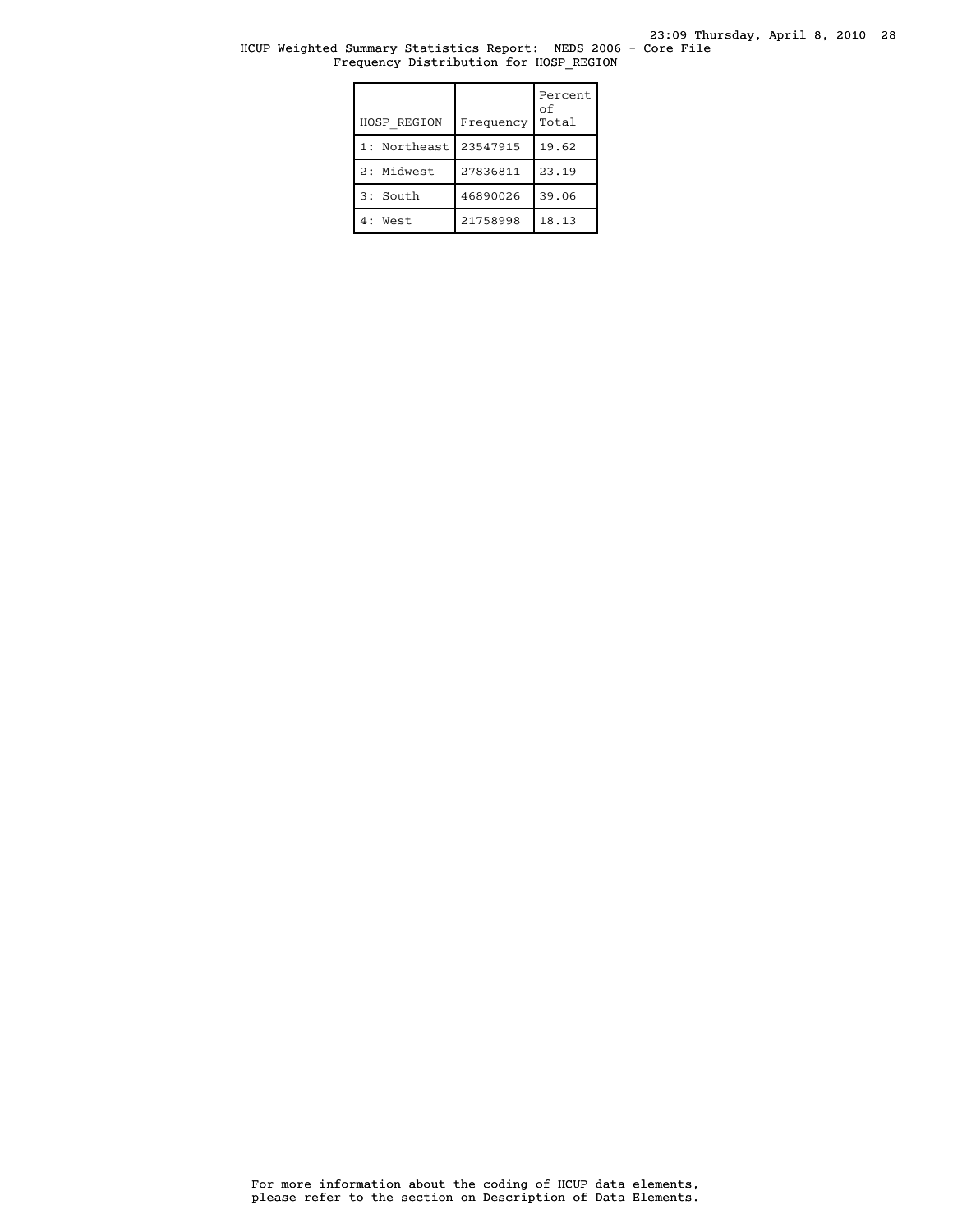#### HCUP Weighted Summary Statistics Report: NEDS 2006 - Core File Frequency Distribution for INTENT\_SELF\_HARM

| INTENT SELF HARM | Frequency         | Percent<br>οf<br>Total |
|------------------|-------------------|------------------------|
| $0:$ No          | 119196405   99.30 |                        |
| 1: Yes           | 837345            | 0.70                   |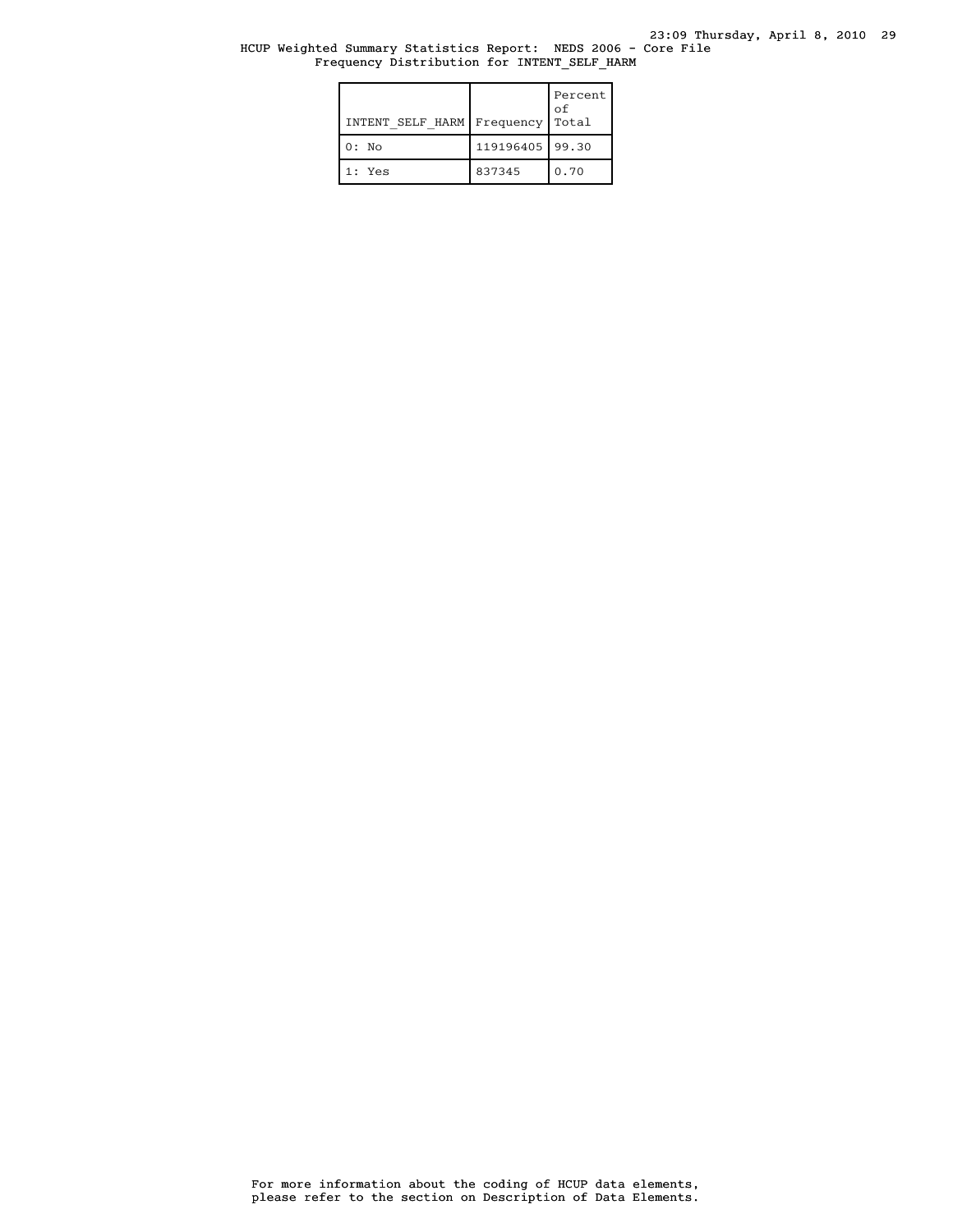#### HCUP Weighted Summary Statistics Report: NEDS 2006 - Core File Frequency Distribution for NDX

| <b>NDX</b>     | Frequency | Percent<br>of<br>Total |
|----------------|-----------|------------------------|
| $\Omega$       | 34010     | 0.03                   |
| 1              | 44640930  | 37.19                  |
| 2              | 28241403  | 23.53                  |
| 3              | 14999642  | 12.50                  |
| $\overline{4}$ | 8584653   | 7.15                   |
| 5              | 5464354   | 4.55                   |
| 6              | 3836137   | 3.20                   |
| 7              | 2731312   | 2.28                   |
| 8              | 2348929   | 1.96                   |
| 9              | 3957286   | 3.30                   |
| 10             | 1347198   | 1.12                   |
| 11             | 681614    | 0.57                   |
| 12             | 576999    | 0.48                   |
| 13             | 496469    | 0.41                   |
| 14             | 490277    | 0.41                   |
| 1.5            | 889200    | 0.74                   |
| 16 or greater  | 713338    | 0.59                   |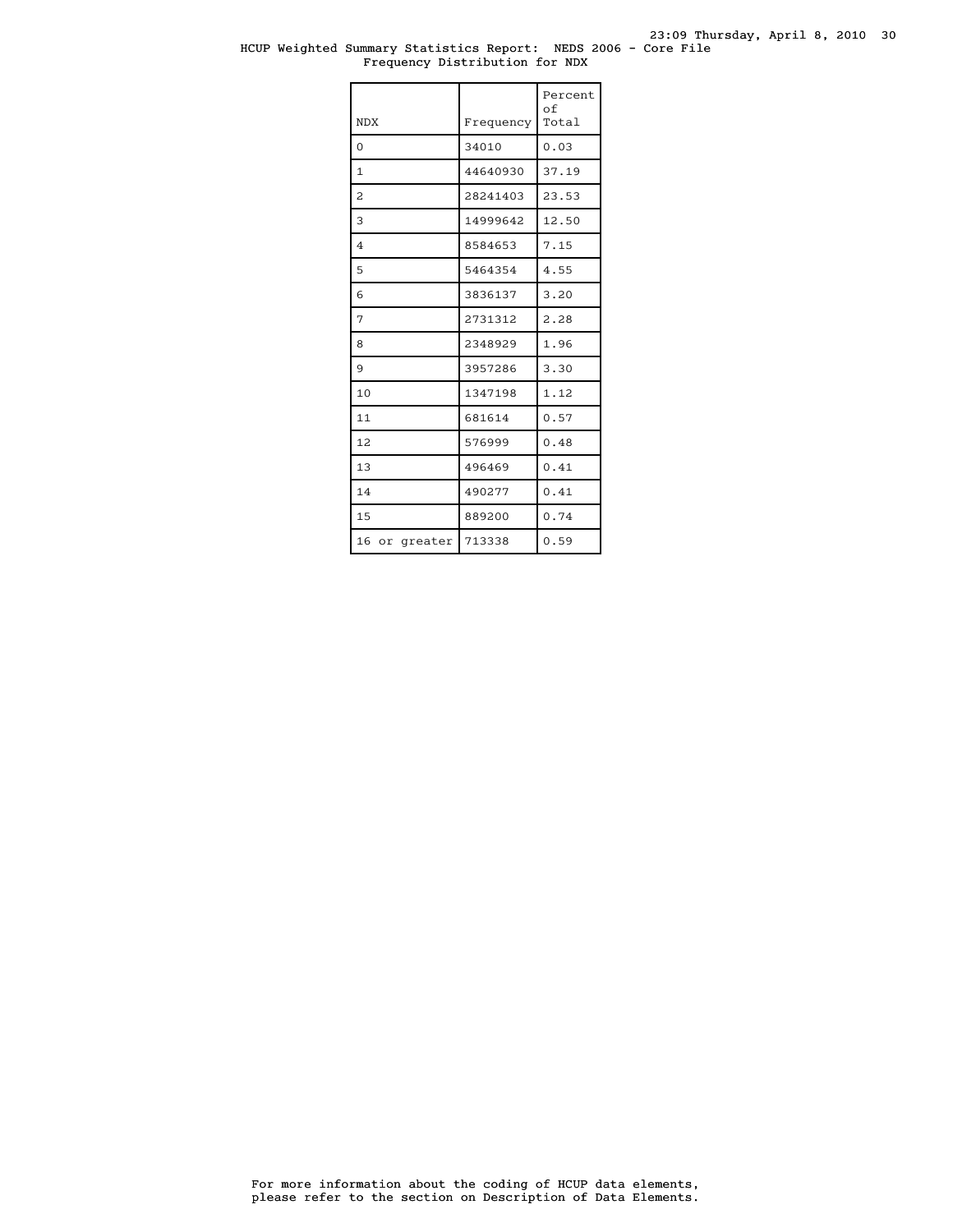#### HCUP Weighted Summary Statistics Report: NEDS 2006 - Core File Frequency Distribution for NECODE

| NECODE         | Frequency | Percent<br>оf<br>Total |
|----------------|-----------|------------------------|
| $\overline{O}$ | 88040383  | 73.35                  |
| $\mathbf{1}$   | 15739024  | 13.11                  |
| $\overline{c}$ | 13927429  | 11.60                  |
| 3              | 2165673   | 1.80                   |
| 4              | 150269    | 0.13                   |
| 5              | 10225     | 0.01                   |
| 6              | 660       | 0.00                   |
| 7              | 54        | 0.00                   |
| 8              | 19        | 0.00                   |
| 9              | $\leq$ 10 | $*$ **                 |
| 10             | $\leq$ 10 | $*$ , $**$             |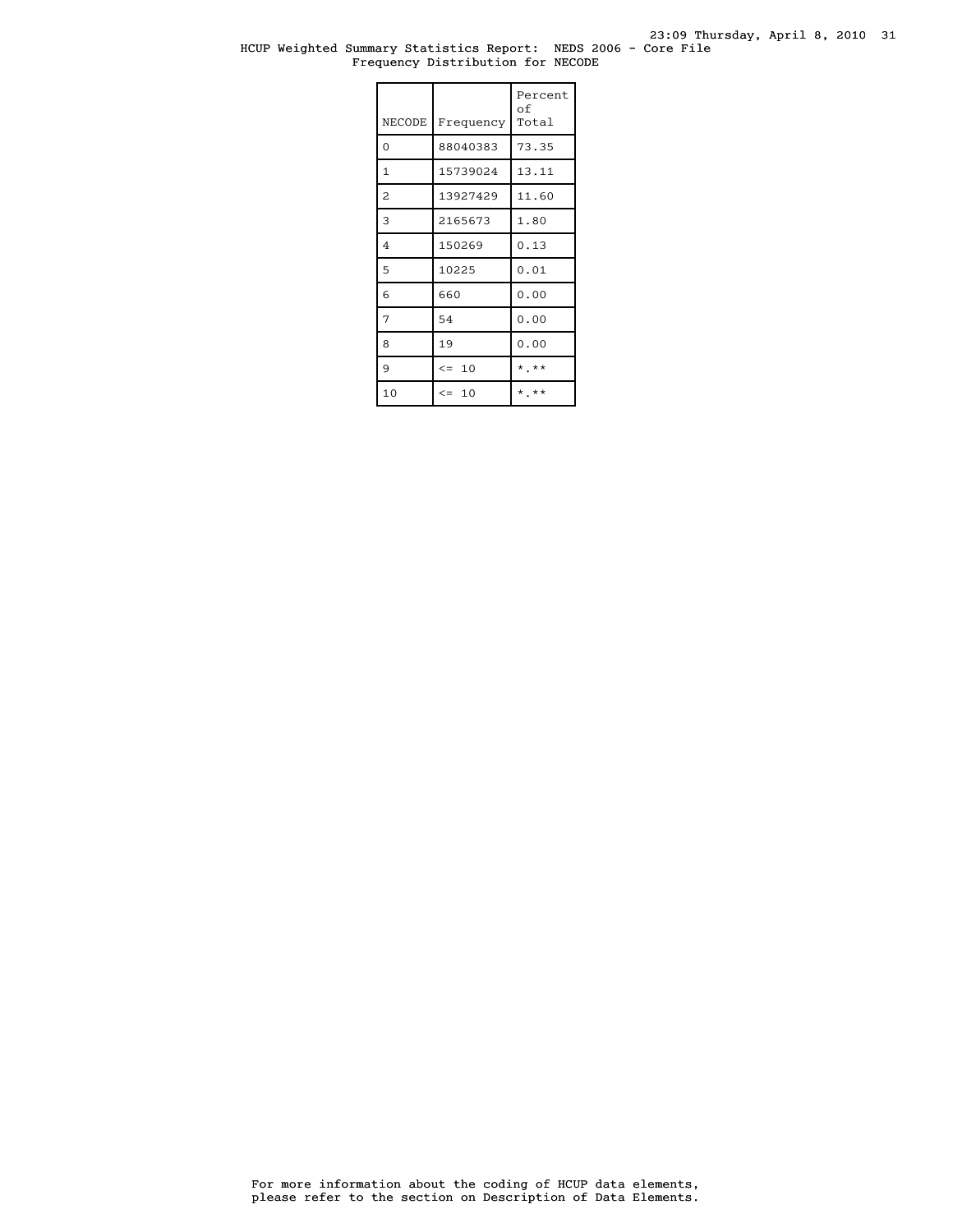#### HCUP Weighted Summary Statistics Report: NEDS 2006 - Core File Frequency Distribution for PAY1

| PAY1                 | Frequency | Percent<br>оf<br>Total |
|----------------------|-----------|------------------------|
| .: Missing           | 271123    | 0.23                   |
| .A: Invalid          | 167077    | 0.14                   |
| 1: Medicare          | 24255268  | 20.21                  |
| 2: Medicaid          | 26513982  | 22.09                  |
| 3: Private insurance | 41583237  | 34.64                  |
| 4: Self-pay          | 19528936  | 16.27                  |
| 5: No charge         | 1140632   | 0.95                   |
| 6: Other             | 6573493   | 5.48                   |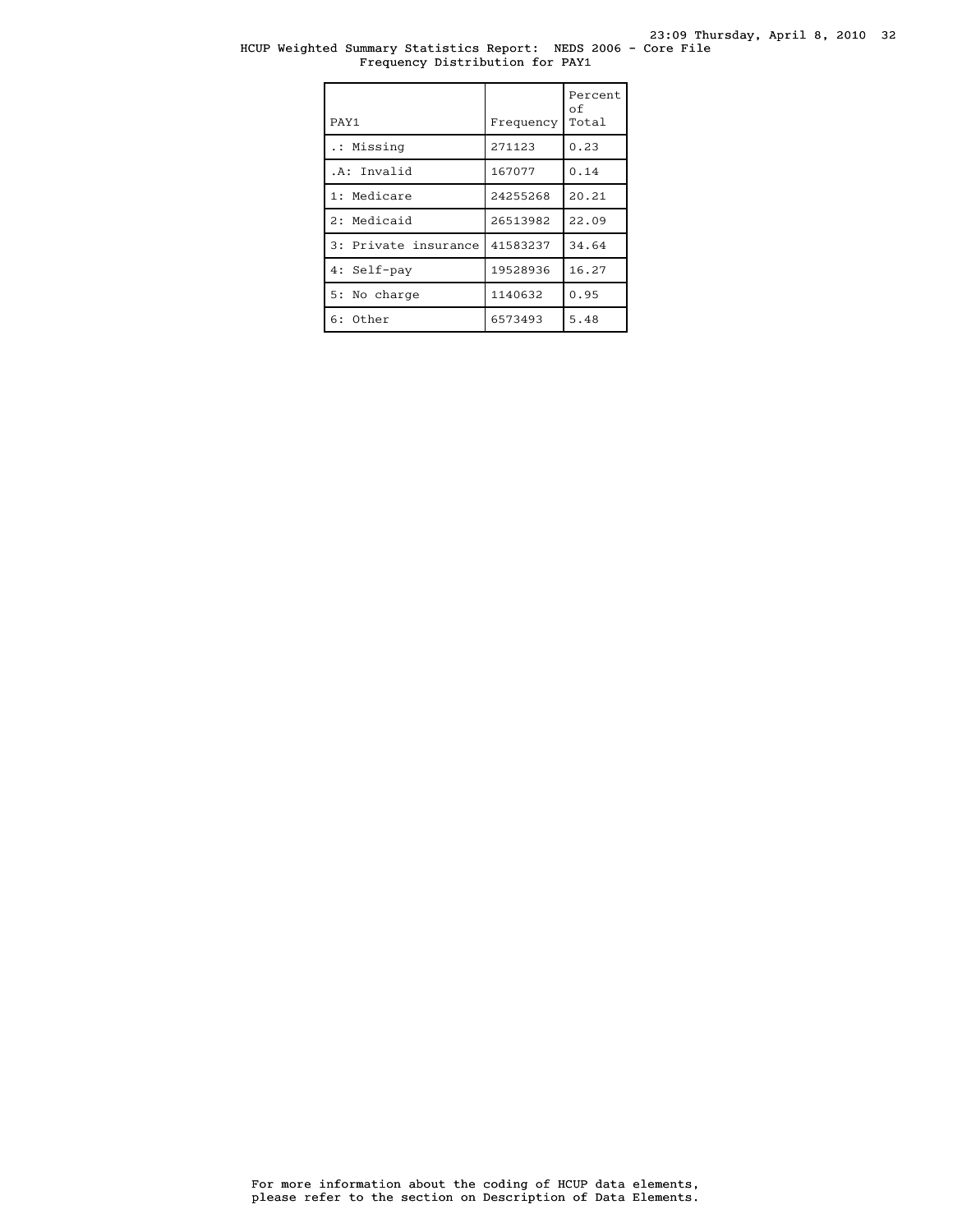#### HCUP Weighted Summary Statistics Report: NEDS 2006 - Core File Frequency Distribution for PAY2

| PAY <sub>2</sub>     | Frequency | Percent<br>оf<br>Total |
|----------------------|-----------|------------------------|
| .: Missing           | 92728222  | 77.25                  |
| .A: Invalid          | 1880987   | 1.57                   |
| 1: Medicare          | 2344585   | 1.95                   |
| 2: Medicaid          | 5865945   | 4.89                   |
| 3: Private insurance | 7860842   | 6.55                   |
| 4: Self-pay          | 7649500   | 6.37                   |
| 5: No charge         | 374346    | 0.31                   |
| $6:$ Other           | 1329322   | 1.11                   |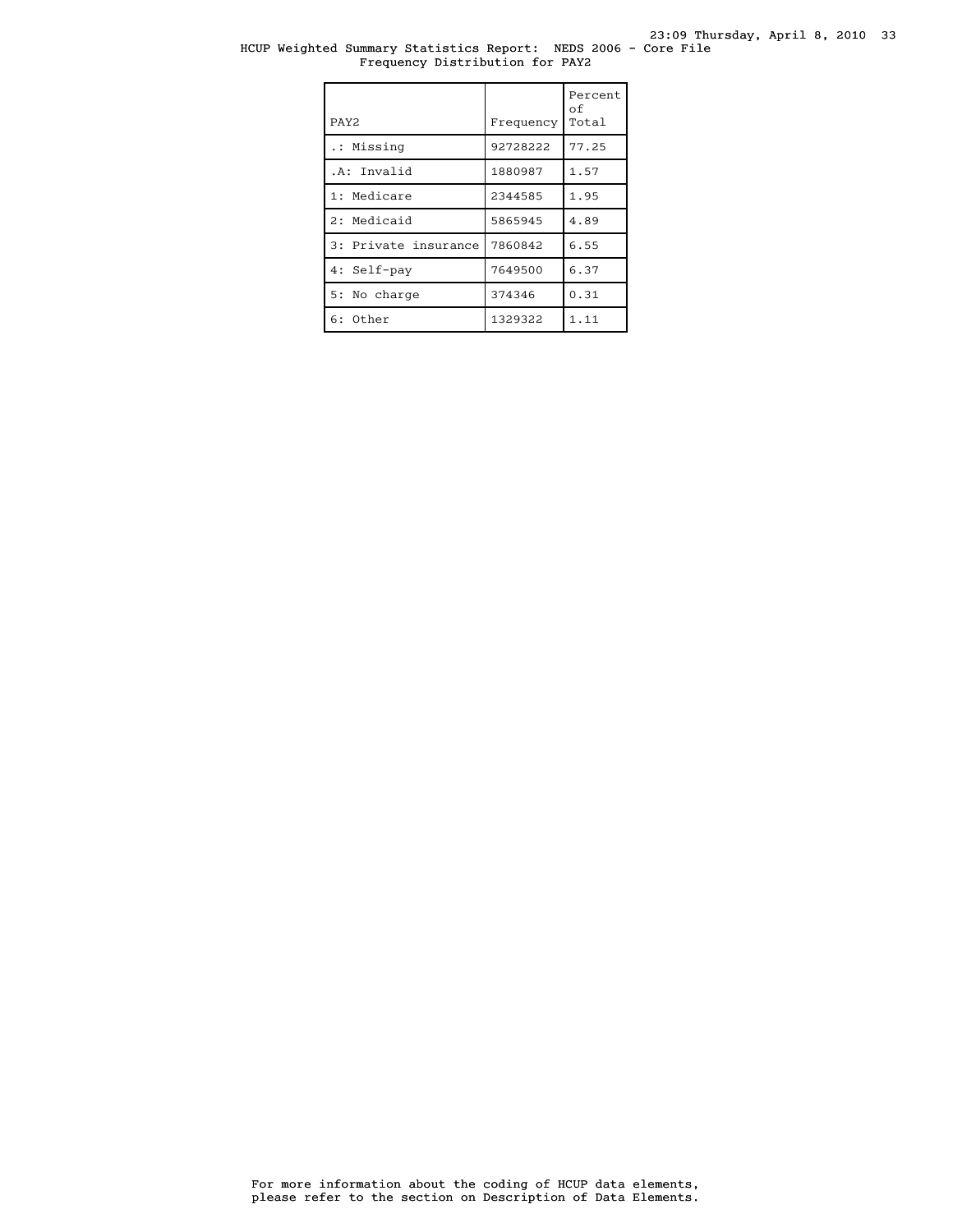#### HCUP Weighted Summary Statistics Report: NEDS 2006 - Core File Frequency Distribution for PL\_NCHS2006

| PL NCHS2006            | Frequency | Percent<br>οf<br>Total |
|------------------------|-----------|------------------------|
| .: Missing             | 711436    | 0.59                   |
| 1: Large Central Metro | 28171987  | 23.47                  |
| 2: Large Fringe Metro  | 29287794  | 24.40                  |
| 3: Medium Metro        | 27037373  | 22.52                  |
| 4: Small Metro         | 11192423  | 9.32                   |
| 5: Micropolitan        | 14460399  | 12.05                  |
| 6: Noncore             | 9172338   | 7.64                   |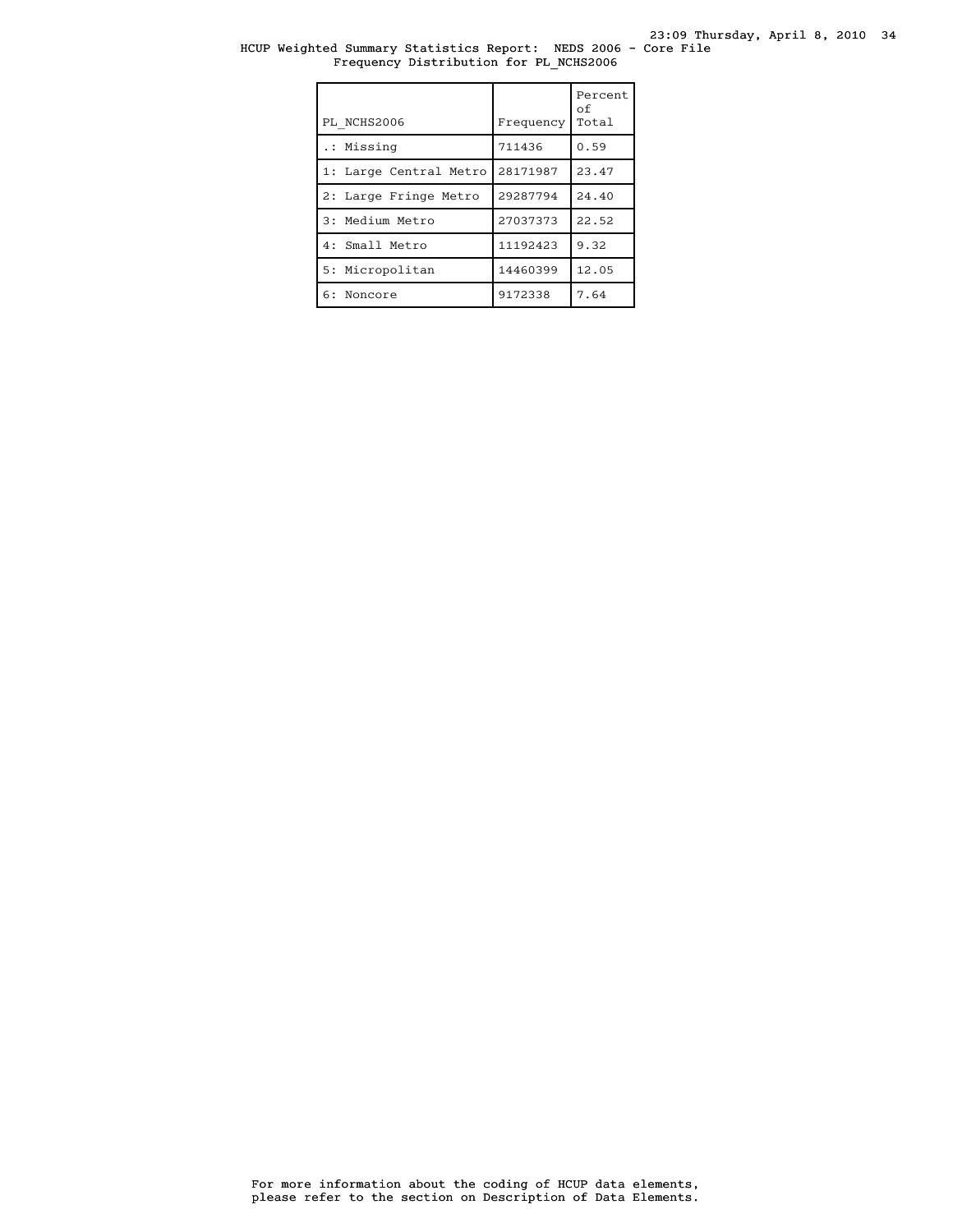#### HCUP Weighted Summary Statistics Report: NEDS 2006 - Core File Frequency Distribution for TOTCHG\_ED

| TOTCHG ED              | Frequency | Percent<br>of<br>Total |
|------------------------|-----------|------------------------|
| .: Missing             | 27678538  | 23.06                  |
| .A: Invalid            | 138       | 0.00                   |
| .C: Inconsistent       | 248155    | 0.21                   |
| $$25-$<br>\$1,000      | 56689140  | 47.23                  |
| $$1,001-$<br>\$5,000   | 31825925  | 26.51                  |
| \$10,000<br>$$5,001-$  | 2852641   | 2.38                   |
| $$10,001-$<br>\$50,000 | 739214    | 0.62                   |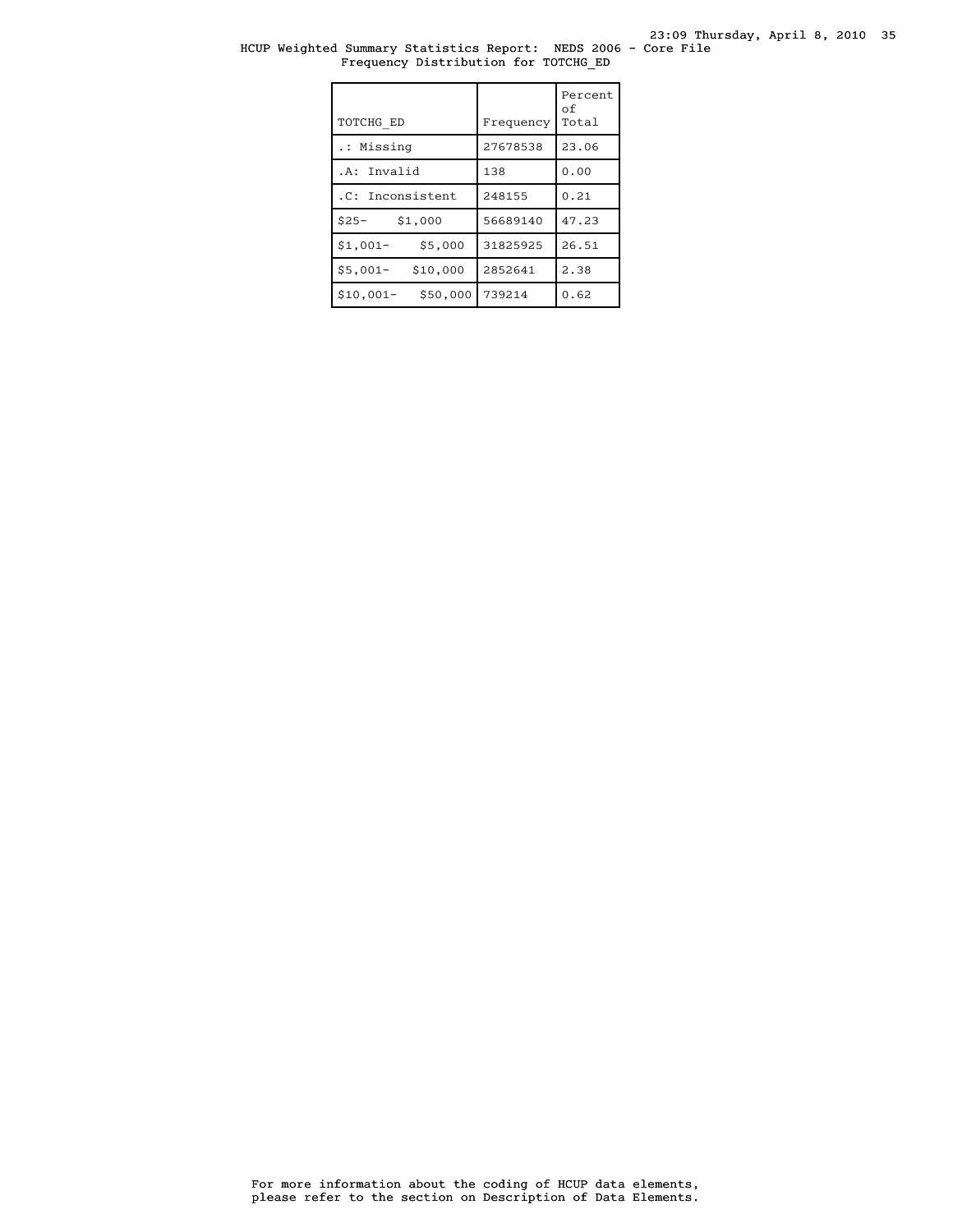#### HCUP Weighted Summary Statistics Report: NEDS 2006 - Core File Frequency Distribution for YEAR

| YEAR I | Frequency | Percent<br>οf<br>Total |
|--------|-----------|------------------------|
| 2006   | 120033750 | 100.00                 |